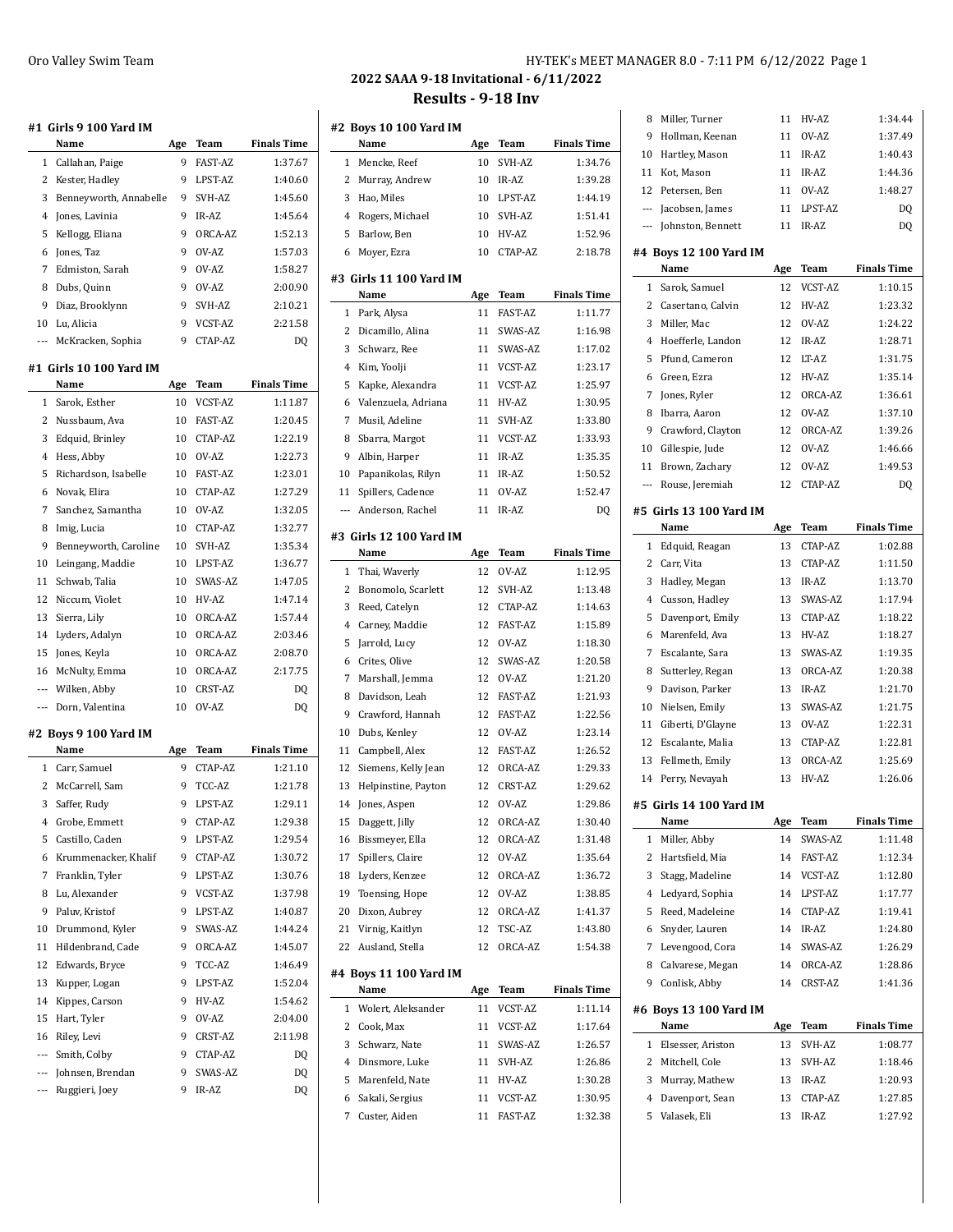|                | (#6 Boys 13 100 Yard IM)       |          |         |                           |
|----------------|--------------------------------|----------|---------|---------------------------|
| 6              | Conlisk, Dylan                 | 13       | CRST-AZ | 1:38.01                   |
| $\overline{a}$ | Edwards, Spencer               | 13       | TCC-AZ  | DQ                        |
|                |                                |          |         |                           |
|                | #6 Boys 14 100 Yard IM<br>Name | Age      | Team    | <b>Finals Time</b>        |
| 1              | Castillo, Isi                  | 14       | OV-AZ   | 1:00.71                   |
| 2              | Cindrich, Reese                | 14       | CTAP-AZ | 1:04.61                   |
| 3              | Duerkop, Zach                  | 14       | SWAS-AZ | 1:05.15                   |
| 4              | Whetten. Cedric                | 14       | SWAS-AZ | 1:06.82                   |
| 5              | Cindrich, Levi                 | 14       | CTAP-AZ | 1:08.96                   |
| 6              | Le Peau, Corey                 | 14       | CTAP-AZ | 1:12.66                   |
| 7              | Sanchez, Julian                | 14       | OV-AZ   | 1:12.95                   |
| 8              | Correa, Brandon                | 14       | IR-AZ   | 1:15.58                   |
| 9              | Snider-Simon, Nikolai          | 14       | CTAP-AZ | 1:15.72                   |
| 10             | Hastings Miranda, Williar      | 14       | LPST-AZ | 1:16.16                   |
| 11             | Graham, Jackson                | 14       | OV-AZ   | 1:16.48                   |
| 12             | Trumble, August                | 14       | CTAP-AZ | 1:17.38                   |
| 13             | Trumble, Lyle                  | 14       | CTAP-AZ | 1:18.68                   |
| 14             | Wilken, Jack                   | 14       | CRST-AZ | 1:18.78                   |
|                |                                |          |         |                           |
|                | #7 Girls 15-16 100 Yard IM     |          |         |                           |
|                | Name                           | Age      | Team    | <b>Finals Time</b>        |
| 1              | Manley, Laura                  | 16       | OV-AZ   | 1:04.96                   |
| 2              | Miller, Amanda                 | 16       | SWAS-AZ | 1:05.93                   |
| 3              | Jarrold, Nora                  | 15       | OV-AZ   | 1:09.01                   |
| $*4$           | Seaquist, Ava                  | 15       | OV-AZ   | 1:09.42                   |
| $*4$           | Edwards, Sterling              | 15       | TCC-AZ  | 1:09.42                   |
| 6              | Javier, Erin                   | 16       | OV-AZ   | 1:10.28                   |
| 7              | Markowski, Trinity             | 15       | ORCA-AZ | 1:13.69                   |
| 8              | Warren, Mckenzie               | 15       | SWAS-AZ | 1:13.72                   |
| 9              | Fellmeth, Aubrie               | 15       | ORCA-AZ | 1:15.39                   |
| 10             | Montano, Rubi                  | 15       | CTAP-AZ | 1:16.57                   |
| 11             | Lightcap, Ryann                | 15       | IR-AZ   | 1:16.90                   |
| 12             | Foley, Allie                   | 16       | TSC-AZ  | 1:17.09                   |
| 13             | Thompson, Melanie              | 15       | LT-AZ   | 1:17.51                   |
| 14             | Sutterley, Taryn               | 15       | ORCA-AZ | 1:17.61                   |
| 15             | Dasse, Clementine              | 15       | IR-AZ   | 1:18.89                   |
| 16             | Rouse, Hannah                  | 15       | CTAP-AZ | 1:19.52                   |
| 17             | Escalante, Adriana             | 15       | SWAS-AZ | 1:23.62                   |
| 18             | Roudebush, Jessica             | 16       | LT-AZ   | 1:25.88                   |
| 19             | Dehnert, Skylar                | 16       | VCST-AZ | 1:26.25                   |
| 20             | Cordell, Caysea                | 15       | OV-AZ   | 1:26.65                   |
| 21             | Bjorgo, Ava                    | 15       | OV-AZ   | 1:28.61                   |
| 22             | Jones, Cadence                 | 15       | OV-AZ   | 1:31.44                   |
| 23<br>---      | Olivas, Aly<br>Conlisk, Grace  | 16<br>15 | TSC-AZ  | 1:39.23<br>D <sub>0</sub> |
|                |                                |          | CRST-AZ |                           |
|                | #7 Girls 17-18 100 Yard IM     |          |         |                           |
|                | Name                           | Age      | Team    | <b>Finals Time</b>        |
| 1              | Niver, Breanna                 | 18       | OV-AZ   | 1:09.05                   |
| 2              | Melendez, Megan                | 17       | SVH-AZ  | 1:11.61                   |
| 3              | Mitchell, Delaney              | 17       | SVH-AZ  | 1:13.70                   |
| $\overline{4}$ | Arvizu, Annah                  | 17       | OV-AZ   | 1:14.84                   |
| 5              | Malloy, Katherine              | 18       | TSC-AZ  | 1:17.24                   |
| 6              | Rhode, Ashlee                  | 17       | LT-AZ   | 1:19.13                   |
| 7              | Williams, Bailey               | 17       | ORCA-AZ | 1:20.42                   |

# **2022 SAAA 9-18 Invitational - 6/11/2022**

**Results - 9-18 Inv**

|                | Results - 9-18 Inv        |     |         |                    |
|----------------|---------------------------|-----|---------|--------------------|
| 8              | Garcia, Elena             | 18  | TSC-AZ  | 1:25.29            |
| 9              | Offolter, Emily           | 17  | LT-AZ   | 1:26.13            |
| ---            | Badowski, Elizabeth       | 18  | TSC-AZ  | DQ                 |
|                | #8 Boys 15-16 100 Yard IM |     |         |                    |
|                | Name                      | Age | Team    | <b>Finals Time</b> |
| $\mathbf{1}$   | Dowe, Kyle                | 15  | ORCA-AZ | 55.48              |
| 2              | Edquid, Alexander         | 16  | CTAP-AZ | 56.58              |
| 3              | Cusson, Nick              | 16  | SWAS-AZ | 57.22              |
| 4              | Edmiston, Scott           | 15  | OV-AZ   | 58.98              |
| 5              | Bonomolo, Henry           | 15  | SVH-AZ  | 1:01.05            |
| 6              | Markowski, JP             | 16  | ORCA-AZ | 1:03.66            |
| 7              | Le Peau, Eric             | 16  | CTAP-AZ | 1:06.06            |
| 8              | Hoel, Chase               | 16  | OV-AZ   | 1:09.74            |
| 9              | Hartzell, Noah            | 16  | OV-AZ   | 1:12.30            |
|                |                           |     |         |                    |
| 10             | Calvarese, Zachary        | 15  | ORCA-AZ | 1:14.22            |
| 11             | Gehrke, Owen              | 15  | ORCA-AZ | 1:21.49            |
| $---$          | Parker, Isaac             | 15  | CTAP-AZ | DQ                 |
|                | #8 Boys 17-18 100 Yard IM |     |         |                    |
|                | Name                      | Age | Team    | <b>Finals Time</b> |
| 1              | Dooling, Carter           | 18  | OV-AZ   | 53.35              |
| 2              | Tong, Brandon             | 18  | SVH-AZ  | 59.28              |
| 3              | Wiper, Devin              | 18  | SVH-AZ  | 59.94              |
| 4              | Pisani, Micheal           | 17  | CTAP-AZ | 1:00.25            |
| 5              | Delp, Caiden              | 18  | LT-AZ   | 1:01.71            |
| 6              | Kruszewski, Nathan        | 18  | IR-AZ   | 1:05.79            |
| 7              | Cindrich, Eli             | 18  | CTAP-AZ | 1:06.31            |
| 8              | Smith, Ethan              | 17  | OV-AZ   | 1:09.82            |
| 9              | Canez, Ben                | 17  | IR-AZ   | 1:14.19            |
| 10             | Kruszewski, Brenden       | 17  | IR-AZ   | 1:16.38            |
|                |                           |     |         |                    |
|                | #9 Girls 9 50 Yard Fly    |     |         |                    |
|                | Name                      | Age | Team    | <b>Finals Time</b> |
|                | A - Division              |     |         |                    |
| 1              | Obler, Kinzie             | 9   | TCC-AZ  | 42.40              |
| 2              | Zoucha, Abrielle          | 9   | VCST-AZ | 44.72              |
|                | <b>B</b> - Division       |     |         |                    |
| 1              | Benneyworth, Annabelle    | 9   | SVH-AZ  | 50.66              |
| 2              | Kellogg, Eliana           | 9   | ORCA-AZ | 53.76              |
| 3              | Heli, Elliette            | 9   | CTAP-AZ | 55.10              |
| $\overline{4}$ | Anderson, Juliet          | 9   | IR-AZ   | 56.76              |
| 5              | Jones, Taz                | 9   | OV-AZ   | 58.18              |
| 6              | Edmiston, Sarah           | 9   | OV-AZ   | 1:03.47            |
| 7              | Johnson, Avery            | 9   | HV-AZ   | 1:03.64            |
| 8              | Schaefer, Addison         | 9   | LPST-AZ | 1:03.94            |
| 9              | Kot, McKenna              | 9   | IR-AZ   | 1:05.54            |
|                | 10 Lu, Alicia             | 9   | VCST-AZ | 1:10.49            |
| 11             | Cepin, Esperanza          | 9   | HV-AZ   | 1:14.66            |
|                | <b>Non-Award Division</b> |     |         |                    |
|                | --- Dubs, Quinn           | 9   | OV-AZ   | DQ                 |
|                | --- Ferri, Victoria       | 9   | IR-AZ   | DQ                 |
|                | #9 Girls 10 50 Yard Fly   |     |         |                    |
|                | Name                      | Age | Team    | <b>Finals Time</b> |
|                | A - Division              |     |         |                    |
| 1              | Sarok, Esther             | 10  | VCST-AZ | 32.54              |
| $\overline{2}$ | Richardson, Isabelle      | 10  | FAST-AZ | 36.61              |

| 3      | Nussbaum, Ava             | 10         | <b>FAST-AZ</b> | 37.25              |
|--------|---------------------------|------------|----------------|--------------------|
| $^{4}$ | Edquid, Brinley           | 10         | CTAP-AZ        | 37.37              |
| 5      | Sanchez, Samantha         | 10         | OV-AZ          | 38.67              |
|        | 6 Hess, Abby              | 10         | OV-AZ          | 39.65              |
| 7      | Leingang, Maddie          | 10         | LPST-AZ        | 42.91              |
| 8      | Imig, Lucia               | 10         | CTAP-AZ        | 45.04              |
|        | <b>B</b> - Division       |            |                |                    |
|        | 1 Sinclair, Lizzie        | 10         | ORCA-AZ        | 51.91              |
|        | 2 Dorn, Valentina         | 10         | OV-AZ          | 52.10              |
|        | 3 Sierra, Lily            | 10         | ORCA-AZ        | 52.19              |
|        | 4 Lyders, Adalyn          | 10         | ORCA-AZ        | 54.42              |
| 5      | Schwab, Talia             | 10         | SWAS-AZ        | 54.44              |
|        | 6 Niccum, Violet          | 10         | HV-AZ          | 56.94              |
| 7      | Lightcap, Laine           | 10         | IR-AZ          | 1:00.60            |
|        | 8 Jones, Keyla            | 10         | ORCA-AZ        | 1:02.44            |
|        | 9 Williams, Gigi          | 10         | SWAS-AZ        | 1:05.72            |
|        | #10 Boys 9 50 Yard Fly    |            |                |                    |
|        | Name                      | Age        | Team           | <b>Finals Time</b> |
|        | A - Division              |            |                |                    |
|        | 1 Carr, Samuel            | 9          | CTAP-AZ        | 37.25              |
|        | 2 Grobe, Emmett           | 9          | CTAP-AZ        | 39.61              |
|        | 3 McCarrell, Sam          | 9          | TCC-AZ         | 39.93              |
|        | 4 Franklin, Tyler         | 9          | LPST-AZ        | 43.72              |
| 5      | Paluv, Kristof            | 9          | LPST-AZ        | 44.79              |
|        | 6 Hildenbrand, Cade       | 9          | ORCA-AZ        | 45.57              |
|        | <b>B</b> - Division       |            |                |                    |
| 1      | Northway, Archer          | 9          | <b>FAST-AZ</b> | 48.71              |
| $*2$   | Kippes, Carson            | 9          | HV-AZ          | 50.72              |
|        | *2 Lu, Alexander          | 9          | VCST-AZ        | 50.72              |
|        | 4 Starceski, Patrick      | 9          | SVH-AZ         | 54.26              |
| 5      | Edwards, Bryce            | 9          | TCC-AZ         | 55.33              |
| 6      | Hart, Tyler               | 9          | OV-AZ          | 1:04.81            |
| 7      | Armet, Alex               | 9          | CTAP-AZ        | 1:06.21            |
|        | <b>Non-Award Division</b> |            |                |                    |
|        | --- Riley, Levi           | 9          | CRST-AZ        | DQ                 |
|        | --- Janes, Ethan          | 9          | ORCA-AZ        | D <sub>0</sub>     |
|        | --- Nash, Wyatt           | 9          | ORCA-AZ        | DQ                 |
|        |                           |            |                |                    |
|        | #10 Boys 10 50 Yard Fly   |            | <b>Team</b>    | <b>Finals Time</b> |
|        | Name<br>A - Division      | <u>Age</u> |                |                    |
|        | 1 Ladrido, Cruz           |            | 10 SVH-AZ      | 41.51              |
|        | 2 George, Owen            |            | 10 OV-AZ       | 46.96              |
|        | <b>B</b> - Division       |            |                |                    |
|        | 1 Mencke, Reef            |            | 10 SVH-AZ      | 48.61              |
|        | 2 Siemens, Levi           |            | 10 ORCA-AZ     | 52.11              |
|        | 3 White, Lennox           |            | 10 LT-AZ       | 55.15              |
|        | 4 Barlow, Ben             |            | 10 HV-AZ       | 55.99              |
|        | <b>Non-Award Division</b> |            |                |                    |
|        | --- Silvain, Ethan        | 10         | ORCA-AZ        | D <sub>0</sub>     |
|        |                           |            |                |                    |
|        | #11 Girls 11 50 Yard Fly  |            |                |                    |
|        | Name                      | Age        | Team           | <b>Finals Time</b> |
|        |                           |            |                |                    |
|        | A - Division              |            |                |                    |
|        | 1 Park, Alysa             |            | 11 FAST-AZ     | 30.10              |
|        | 2 Dicamillo, Alina        |            | 11 SWAS-AZ     | 30.77              |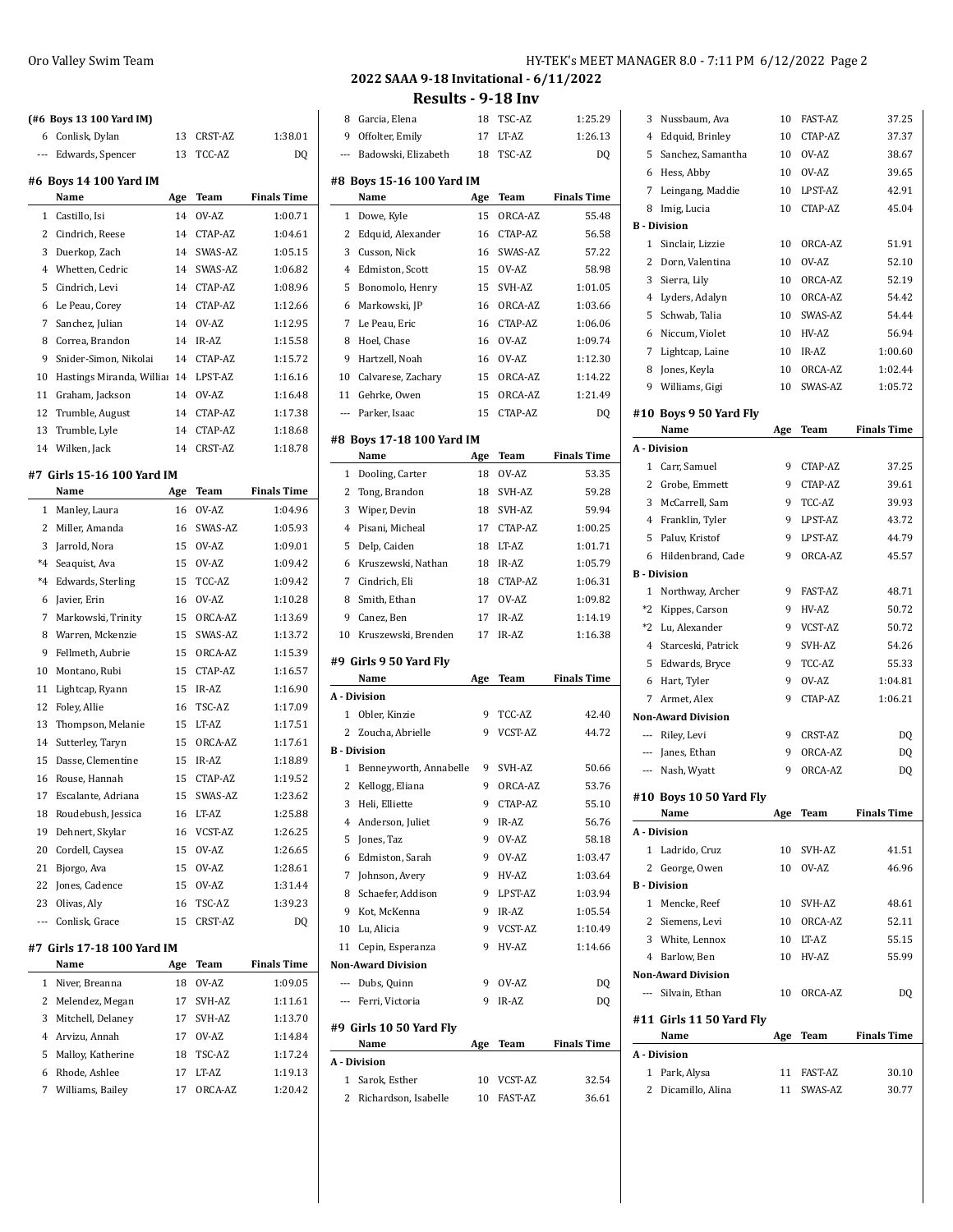## **A - Division ... (#11 Girls 11 50 Yard Fly)** Kim, Yoolji 11 VCST-AZ 37.55 **B - Division** Ibarra, Lizeth 11 OV-AZ 40.73 2 Valenzuela, Adriana 11 HV-AZ 41.10 Romanoski, Anna 11 LPST-AZ 41.22 Kapke, Alexandra 11 VCST-AZ 41.28 5 Sbarra, Margot 11 VCST-AZ 44.39 Kellems, Jenysis 11 ORCA-AZ 44.81 7 Albin, Harper 11 IR-AZ 46.03 8 Spillers, Cadence 11 OV-AZ 50.56 Duffy, Noelle 11 CRST-AZ 1:04.43 **Non-Award Division** --- Janis, Heidi 11 LT-AZ DQ --- Odenwald, Faida 11 IR-AZ DQ

#### **#11 Girls 12 50 Yard Fly**

|              | Name                      | Age | Team           | <b>Finals Time</b> |
|--------------|---------------------------|-----|----------------|--------------------|
|              | A - Division              |     |                |                    |
| 1            | Ruiz, Sophia              | 12  | OV-AZ          | 31.70              |
|              | 2 Reed, Catelyn           | 12  | CTAP-AZ        | 31.78              |
|              | 3 Bonomolo, Scarlett      |     | 12 SVH-AZ      | 33.31              |
|              | 4 Jarrold, Lucy           |     | 12 OV-AZ       | 34.20              |
|              | 5 Drummond, Kadynce       | 12  | SWAS-AZ        | 34.33              |
|              | 6 Carney, Maddie          | 12  | <b>FAST-AZ</b> | 34.38              |
|              | 7 Dubs, Kenley            | 12  | OV-AZ          | 35.61              |
|              | 8 Siemens, Kelly Jean     | 12  | ORCA-AZ        | 38.88              |
|              | <b>B</b> - Division       |     |                |                    |
| $\mathbf{1}$ | Jones, Aspen              | 12  | OV-AZ          | 41.41              |
|              | 2 Sinclair, Abby          | 12  | ORCA-AZ        | 42.56              |
|              | 3 Virnig, Kaitlyn         | 12  | TSC-AZ         | 43.05              |
|              | 4 Daggett, Jilly          | 12  | ORCA-AZ        | 45.71              |
|              | 5 Vail, Bella             | 12  | OV-AZ          | 46.91              |
|              | 6 Ausland, Stella         | 12  | ORCA-AZ        | 50.76              |
|              | <b>Non-Award Division</b> |     |                |                    |
|              | --- Marshall, Jemma       | 12  | OV-AZ          | DQ                 |
|              | #12 Boys 11 50 Yard Fly   |     |                |                    |
|              | Name                      | Age | Team           | <b>Finals Time</b> |
|              | A - Division              |     |                |                    |
|              | 1 Wolert, Aleksander      | 11  | VCST-AZ        | 31.65              |
|              | 2 Schwarz, Nate           | 11  | SWAS-AZ        | 34.50              |
|              | 3 Cook, Max               | 11  | VCST-AZ        | 37.15              |
|              | 4 Perry, Stefan           | 11  | SVH-AZ         | 38.61              |
|              | <b>B</b> Division         |     |                |                    |

1 Sakali, Sergius 11 VCST-AZ 41.86 2 Marenfeld, Nate 11 HV-AZ 42.66 Miller, Turner 11 HV-AZ 43.15 Welp, Ryker 11 HV-AZ 44.82 5 Straub Martinez, Nicolas 11 IR-AZ 44.90 Petersen, Ben 11 OV-AZ 48.94 Cepin, Moses 11 HV-AZ 52.62 Hendrickson, Nikolas 11 LPST-AZ 54.48 Hollman, Keenan 11 OV-AZ 55.48 Phillips, Zachary 11 HV-AZ 56.62

## Oro Valley Swim Team **HY-TEK's MEET MANAGER 8.0 - 7:11 PM 6/12/2022** Page 3

**2022 SAAA 9-18 Invitational - 6/11/2022**

**Results - 9-18 Inv**

|                | <b>Non-Award Division</b>       |     |            |                    |
|----------------|---------------------------------|-----|------------|--------------------|
|                | --- Jacobsen, James             |     | 11 LPST-AZ | DQ                 |
|                | #12 Boys 12 50 Yard Fly<br>Name | Age | Team       | <b>Finals Time</b> |
|                | A - Division                    |     |            |                    |
|                | 1 Miller, Mac                   | 12  | OV-AZ      | 37.02              |
|                | <b>B</b> - Division             |     |            |                    |
| $\mathbf{1}$   | Crawford, Clayton               | 12  | ORCA-AZ    | 41.41              |
| 2              | Pfund, Cameron                  | 12  | LT-AZ      | 42.06              |
| 3              | Ibarra, Aaron                   | 12  | OV-AZ      | 47.68              |
|                | 4 Green, Ezra                   | 12  | HV-AZ      | 51.81              |
| 5              | Cordell, Owen                   | 12  | OV-AZ      | 58.86              |
|                | 6 Port, Aaron                   | 12  | LT-AZ      | 1:12.28            |
|                | <b>Non-Award Division</b>       |     |            |                    |
|                | --- Brown, Zachary              | 12  | OV-AZ      | DQ                 |
|                | #13  Girls 13 50 Yard Fly       |     |            |                    |
|                | Name                            | Age | Team       | <b>Finals Time</b> |
|                | A - Division                    |     |            |                    |
| 1              | Edquid, Reagan                  | 13  | CTAP-AZ    | 27.36              |
|                | 2 Carr, Vita                    | 13  | CTAP-AZ    | 30.24              |
| 3              | Escalante, Sara                 | 13  | SWAS-AZ    | 32.72              |
| 4              | Cusson, Hadley                  | 13  | SWAS-AZ    | 33.57              |
| 5              | Davenport, Emily                | 13  | CTAP-AZ    | 33.64              |
| 6              | Hadley, Megan                   | 13  | IR-AZ      | 33.96              |
|                | 7 Davis, Grace                  | 13  | ORCA-AZ    | 34.67              |
| 8              | Sutterley, Regan                | 13  | ORCA-AZ    | 34.68              |
|                | <b>B</b> - Division             |     |            |                    |
| 1              | Escalante, Malia                | 13  | CTAP-AZ    | 35.11              |
|                | 2 Marenfeld, Ava                | 13  | HV-AZ      | 35.81              |
|                | 3 Perry, Nevayah                | 13  | HV-AZ      | 37.88              |
|                | 4 Fellmeth, Emily               | 13  | ORCA-AZ    | 38.36              |
| 5              | Nielsen, Emily                  | 13  | SWAS-AZ    | 39.95              |
| 6              | Niccum, Lily                    | 13  | HV-AZ      | 41.05              |
|                | <b>Non-Award Division</b>       |     |            |                    |
|                | --- Cepin, Estrella             | 13  | HV-AZ      | DQ                 |
|                | #13 Girls 14 50 Yard Fly        |     |            |                    |
|                | Name                            | Age | Team       | <b>Finals Time</b> |
|                | A - Division                    |     |            |                    |
| 1              | Miller, Abby                    | 14  | SWAS-AZ    | 29.91              |
| 2              | Foley, Brianne                  | 14  | TSC-AZ     | 31.25              |
| 3              | Stagg, Madeline                 | 14  | VCST-AZ    | 32.06              |
|                | 4 Hartsfield, Mia               | 14  | FAST-AZ    | 32.64              |
| 5              | Reed, Madeleine                 | 14  | CTAP-AZ    | 33.90              |
|                | <b>B</b> - Division             |     |            |                    |
|                | 1 Casertano, Geneva             | 14  | HV-AZ      | 36.99              |
|                | 2 Johnson, Brooklyn             | 14  | HV-AZ      | 40.87              |
|                | 3 Levengood, Cora               | 14  | SWAS-AZ    | 42.33              |
|                | 4 Barcelo, Gracie               | 14  | HV-AZ      | 44.54              |
|                | #14 Boys 13 50 Yard Fly<br>Name |     |            | <b>Finals Time</b> |
|                | A - Division                    | Age | Team       |                    |
|                | 1 Elsesser, Ariston             | 13  | SVH-AZ     | 29.66              |
|                |                                 |     |            |                    |
| $\overline{2}$ | Valasek, Eli                    | 13  | IR-AZ      | 33.15              |

| 3              | Mitchell, Cole                        | 13       | SVH-AZ     | 33.24              |
|----------------|---------------------------------------|----------|------------|--------------------|
|                | <b>B</b> - Division                   |          |            |                    |
| 1              | Edwards, Spencer                      |          | 13 TCC-AZ  | 33.83              |
| 2              | Davenport, Sean                       | 13       | CTAP-AZ    | 39.05              |
|                | <b>Non-Award Division</b>             |          |            |                    |
|                | --- Crawford, Bentley                 |          | 13 ORCA-AZ | DQ                 |
|                | --- Boehm, Tenzin                     | 13       | HV-AZ      | DQ                 |
|                |                                       |          |            |                    |
|                | #14 Boys 14 50 Yard Fly<br>Name       |          |            |                    |
|                | A Division                            | Age      | Team       | <b>Finals Time</b> |
|                | 1 Castillo, Isi                       | 14       | OV-AZ      | 27.54              |
| 2              | Sanchez, Julian                       | 14       | OV-AZ      | 28.38              |
| 3              |                                       | 14       | CTAP-AZ    | 28.49              |
|                | Cindrich, Reese<br>4 Cindrich, Levi   | 14       |            | 29.27              |
|                |                                       |          | CTAP-AZ    | 29.36              |
| 5              | Whetten, Cedric                       | 14       | SWAS-AZ    |                    |
| 6              | Dinsmore, Nick                        |          | 14 SVH-AZ  | 29.76              |
| $7^{\circ}$    | Kruszewski, Andrew                    |          | 14 IR-AZ   | 31.79              |
| 8              | Le Peau, Corey<br><b>B</b> - Division | 14       | CTAP-AZ    | 32.09              |
|                |                                       |          |            |                    |
| 1              | Snider-Simon, Nikolai                 | 14       | CTAP-AZ    | 35.22              |
| $\mathbf{2}$   | Nighswander, Walker                   | 14       | LPST-AZ    | 36.88              |
|                | #15  Girls 15-16 50 Yard Fly          |          |            |                    |
|                | Name                                  | Age      | Team       | <b>Finals Time</b> |
|                | A - Division                          |          |            |                    |
|                | 1 McDonald, Kylie                     |          | 15 OV-AZ   | 28.29              |
|                | 2 Miller, Amanda                      | 16       | SWAS-AZ    | 28.61              |
| 3              | Manley, Laura                         |          | 16 OV-AZ   | 29.15              |
| 4              | Edwards, Sterling                     | 15       | TCC-AZ     | 30.37              |
| 5              | Warren, Mckenzie                      | 15       | SWAS-AZ    | 30.67              |
| 6              | Armstrong, Natalie                    | 16       | SWAS-AZ    | 32.10              |
| 7              | Jarrold, Nora                         | 15       | OV-AZ      | 32.14              |
| 8              | Finical, Skyler                       | 15       | SVH-AZ     | 32.21              |
| 9              | Sutterley, Taryn                      | 15       | ORCA-AZ    | 32.41              |
| 10             | Buckner, Kayleigh                     |          | 15 OV-AZ   | 32.87              |
| 11             | Montano, Rubi                         | 15       | CTAP-AZ    | 32.94              |
| 12             | Fellmeth, Aubrie                      | 15       | ORCA-AZ    | 33.12              |
|                | <b>B</b> Division                     |          |            |                    |
| 1              | Straub Martinez, Manuel: 15           |          | IR-AZ      | 34.43              |
| 2              | Roudebush, Jessica                    | 16       | LT-AZ      | 38.17              |
| 3              | Bjorgo, Ava                           | 15       | OV-AZ      | 38.96              |
| $\overline{4}$ | Jones, Cadence                        | 15       | OV-AZ      | 40.78              |
|                | 5 Olivas, Alv                         | 16       | TSC-AZ     | 44.34              |
|                | 6 Smith, Lauren                       | 15       | ORCA-AZ    | 57.40              |
| 7              | Salcido, Victoria                     | 15       | HV-AZ      | 58.98              |
|                |                                       |          |            |                    |
|                | #15 Girls 17-18 50 Yard Fly<br>Name   | Age      | Team       | <b>Finals Time</b> |
|                | A - Division                          |          |            |                    |
|                | 1 Melendez, Megan                     | 17       | SVH-AZ     | 28.84              |
| 2              | Niver, Breanna                        | 18       | OV-AZ      | 31.04              |
| 3              | Badowski, Elizabeth                   |          | TSC-AZ     | 32.26              |
|                | *4 Mitchell, Delaney                  | 18<br>17 | SVH-AZ     | 33.10              |
|                | *4 Davison, Mia                       | 17       | IR-AZ      | 33.10              |
|                | <b>B</b> - Division                   |          |            |                    |
| 1              | Arvizu, Annah                         | 17       | OV-AZ      | 33.45              |
|                |                                       |          |            |                    |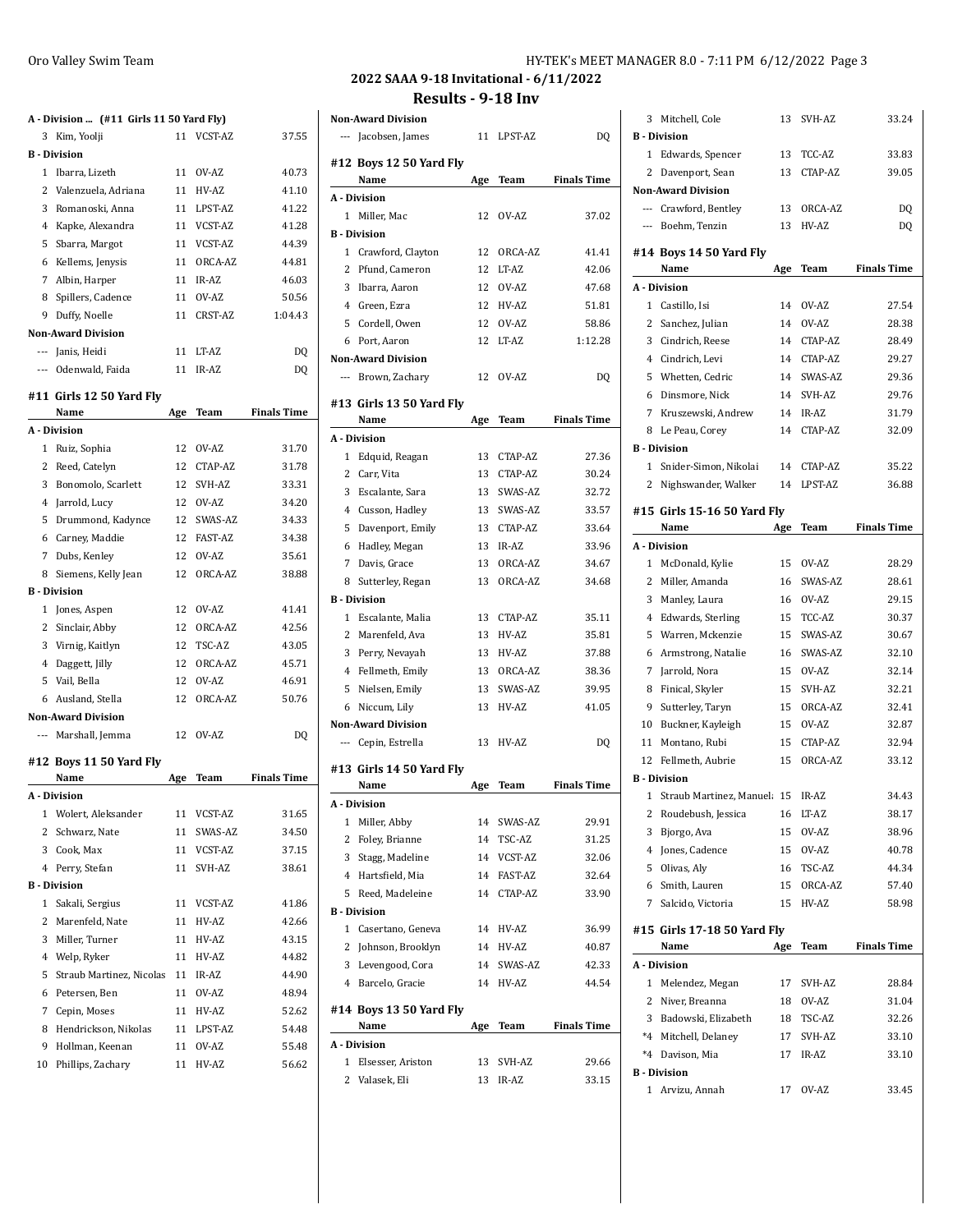## **B - Division ... (#15 Girls 17-18 50 Yard Fly)** Dowe, Emma 18 ORCA-AZ 33.90 Williams, Bailey 17 ORCA-AZ 34.28 Garcia, Elena 18 TSC-AZ 37.16 **#16 Boys 15-16 50 Yard Fly Name Age Team Finals Time A - Division** Edmiston, Scott 15 OV-AZ 23.88 2 Edquid, Alexander 16 CTAP-AZ 24.77 Cusson, Nick 16 SWAS-AZ 25.10 Dowe, Kyle 15 ORCA-AZ 25.75 Le Peau, Eric 16 CTAP-AZ 27.73 Markowski, JP 16 ORCA-AZ 27.85 Sierra, William 16 ORCA-AZ 27.96 Bonomolo, Henry 15 SVH-AZ 28.09 **B - Division** Rafacz, Erik 15 SVH-AZ 29.44 Hoel, Chase 16 OV-AZ 29.62 Gehrke, Owen 15 ORCA-AZ 34.64 **Non-Award Division** --- Lopez Gutierrez, Sergio 16 HV-AZ DQ **#16 Boys 17-18 50 Yard Fly Name Age Team Finals Time A - Division** 1 Dooling, Carter 18 OV-AZ 23.89 Tong, Brandon 18 SVH-AZ 25.61 Perry, Jared 17 SVH-AZ 25.73 Wiper, Devin 18 SVH-AZ 25.81 Pisani, Micheal 17 CTAP-AZ 26.10 Kruszewski, Nathan 18 IR-AZ 26.47 Delp, Caiden 18 LT-AZ 26.65 Markowski, Lance 18 ORCA-AZ 27.59 Cindrich, Eli 18 CTAP-AZ 27.86 **B - Division** Smith, Ethan 17 OV-AZ 29.04 2 Witthoft, Blake 17 SVH-AZ 30.27 Brenner, Nicholas 18 IR-AZ 31.99 **#17 Girls 9 50 Yard Back Name Age Team Finals Time A - Division** Zoucha, Abrielle 9 VCST-AZ 44.84 2 Kester, Hadley 9 LPST-AZ 44.90 3 Callahan, Paige 9 FAST-AZ 45.43 Benneyworth, Annabelle 9 SVH-AZ 48.05 Conner, Leah 9 SVH-AZ 51.10 **B - Division** Kellogg, Eliana 9 ORCA-AZ 54.02 Edmiston, Sarah 9 OV-AZ 54.48 3 Thibault, Teagan 9 LPST-AZ 54.73 McKracken, Sophia 9 CTAP-AZ 54.75

 Johnson, Avery 9 HV-AZ 55.09 Rao, Lucy 9 TCC-AZ 56.49 Schaefer, Addison 9 LPST-AZ 57.24

## 8 Hickok, Olivia 9 FAST-AZ 57.82 Okosova, Karolina 9 LPST-AZ 57.98 Heli, Elliette 9 CTAP-AZ 58.87 Dubs, Quinn 9 OV-AZ 1:00.10 Ferri, Victoria 9 IR-AZ 1:00.99 Cepin, Esperanza 9 HV-AZ 1:01.95 Gehner, Emily 9 FAST-AZ 1:02.17 Diaz, Brooklynn 9 SVH-AZ 1:06.53 Shunk, Abby 9 OV-AZ 1:11.62 Bennett, Madilynn 9 FAST-AZ 1:12.22 18 Jones, Cecilia 9 FAST-AZ 1:20.20 **Non-Award Division** --- Mackelprang, June 9 IR-AZ DQ **#17 Girls 10 50 Yard Back Name Age Team Finals Time A - Division** Sarok, Esther 10 VCST-AZ 34.68 Nussbaum, Ava 10 FAST-AZ 37.39 Hess, Abby 10 OV-AZ 37.58 Edquid, Brinley 10 CTAP-AZ 38.73 Novak, Elira 10 CTAP-AZ 39.33 Benneyworth, Caroline 10 SVH-AZ 43.55 Leingang, Maddie 10 LPST-AZ 45.11 Niccum, Violet 10 HV-AZ 46.07 Sierra, Lily 10 ORCA-AZ 47.64 Soukup, Leeloo 10 FAST-AZ 48.55 Muratalieva, Sasha 10 FAST-AZ 49.20 Schwab, Talia 10 SWAS-AZ 50.69 Nagao, June 10 LPST-AZ 51.49 **B - Division** Jones, Keyla 10 ORCA-AZ 52.29 Dixon, Penelope 10 ORCA-AZ 53.73 Ford, Hannah 10 FAST-AZ 53.99 Sinclair, Lizzie 10 ORCA-AZ 56.70 Manske, Vivian 10 ORCA-AZ 56.72 Williams, Gigi 10 SWAS-AZ 57.74 McNulty, Emma 10 ORCA-AZ 58.16 Ruuska, Greta 10 IR-AZ 1:08.25 Shearl, Makayla 10 FAST-AZ 1:17.00 **Non-Award Division** --- Lyders, Adalyn 10 ORCA-AZ DQ --- Wilken, Abby 10 CRST-AZ DQ --- Baba, Lily 10 FAST-AZ DQ **#18 Boys 9 50 Yard Back Name Age Team Finals Time A - Division** 1 Franklin, Tyler 9 LPST-AZ 40.24 2 Krummenacker, Khalif 9 CTAP-AZ 42.96 3 Castillo, Caden 9 LPST-AZ 43.58 Northway, Archer 9 FAST-AZ 44.18 Saffer, Rudy 9 LPST-AZ 45.08 Hildenbrand, Cade 9 ORCA-AZ 46.85 Paluv, Kristof 9 LPST-AZ 48.15 8 Kupper, Logan 9 LPST-AZ 48.32 Smith, Colby 9 CTAP-AZ 48.40

| 10           | Sherry, Sam                | 9               | LPST-AZ | 48.83              |
|--------------|----------------------------|-----------------|---------|--------------------|
|              | 11 Linneman, Charlie       | 9               | TCC-AZ  | 49.80              |
|              | <b>B</b> - Division        |                 |         |                    |
| $\mathbf{1}$ | Drummond, Kyler            | 9               | SWAS-AZ | 51.37              |
| 2            | Edmonds, Taran             | 9               | TCC-AZ  | 52.33              |
|              | 3 Hart, Tyler              | 9               | OV-AZ   | 53.49              |
|              | 4 Green, Niko              | 9               | HV-AZ   | 54.72              |
| 5            | Kippes, Carson             | 9               | HV-AZ   | 54.90              |
| 6            | Gutenkunst, Carson         | 9               | CTAP-AZ | 55.15              |
|              | 7 Nash, Wyatt              | 9               | ORCA-AZ | 55.88              |
|              | 8 Armet, Alex              | 9               | CTAP-AZ | 1:04.58            |
|              | 9 Starceski, Patrick       | 9               | SVH-AZ  | 1:13.83            |
|              | <b>Non-Award Division</b>  |                 |         |                    |
|              | --- Janes, Ethan           | 9               | ORCA-AZ | DQ                 |
|              | --- Chiappini, Andrew      | 9               | HV-AZ   | DQ                 |
|              | --- Lee, Jackson           | 9               | OV-AZ   | DQ                 |
|              | #18 Boys 10 50 Yard Back   |                 |         |                    |
|              | Name                       | Age             | Team    | <b>Finals Time</b> |
|              | A - Division               |                 |         |                    |
|              | 1 Hao, Miles               | 10              | LPST-AZ | 43.78              |
|              | 2 Murray, Andrew           | 10              | IR-AZ   | 43.80              |
|              | 3 White, Lennox            | 10              | LT-AZ   | 49.82              |
|              | 4 Silvain, Ethan           | 10 <sup>1</sup> | ORCA-AZ | 50.00              |
| 5            | Siemens, Levi              | 10              | ORCA-AZ | 50.17              |
|              | <b>B</b> - Division        |                 |         |                    |
|              | 1 Barlow, Ben              | 10              | HV-AZ   | 50.47              |
|              | 2 Kowalski, Justin         | 10              | SWAS-AZ | 52.45              |
| 3            | Rogers, Michael            | 10              | SVH-AZ  | 53.75              |
|              | 4 Ponce, Damien            | 10              | FAST-AZ | 54.40              |
| 5            | Bissmeyer, Max             | 10              | ORCA-AZ | 59.49              |
| 6            | Duffy, Kyle                | 10              | CRST-AZ | 1:00.90            |
|              | 7 Moyer, Ezra              | 10              | CTAP-AZ | 1:03.38            |
| 8            | Layman, Aizen              | 10              | TSC-AZ  | 1:09.81            |
| 9            | Jones, Benjamin            | 10              | FAST-AZ | 1:17.58            |
|              | <b>Non-Award Division</b>  |                 |         |                    |
|              | --- George, Owen           | 10              | OV-AZ   | DQ                 |
|              | #19 Girls 11 50 Yard Back  |                 |         |                    |
|              | Name                       | Age             | Team    | <b>Finals Time</b> |
|              | A - Division               |                 |         |                    |
| $\mathbf{1}$ | Dicamillo, Alina           | 11              | SWAS-AZ | 34.67              |
| 2            | Schwarz, Ree               | 11              | SWAS-AZ | 36.18              |
|              | 3 Kim, Yoolji              | 11              | VCST-AZ | 38.96              |
|              | 4 Kapke, Alexandra         | 11              | VCST-AZ | 40.40              |
|              | 5 Valenzuela, Adriana      | 11              | HV-AZ   | 40.46              |
| 6            | Ibarra, Lizeth             | 11              | OV-AZ   | 41.27              |
|              | <b>B</b> - Division        |                 |         |                    |
| 1            | Mackelprang, Faye          | 11              | IR-AZ   | 44.37              |
|              | 2 Ley, Lauren              | 11              | LPST-AZ | 44.49              |
| 3            | Musil, Adeline             | 11              | SVH-AZ  | 44.65              |
|              | 4 Kellems, Jenysis         | 11              | ORCA-AZ | 44.93              |
| 5            | Snider-Simon, Nadyezdh: 11 |                 | CTAP-AZ | 45.09              |
|              | 6 Papanikolas, Rilyn       | 11              | IR-AZ   | 51.50              |
| 7            | Spillers, Cadence          | 11              | OV-AZ   | 52.88              |
|              | 8 Duffy, Noelle            | 11              | CRST-AZ | 57.23              |
| 9            | Odenwald, Faida            | 11              | IR-AZ   | 59.10              |
|              |                            |                 |         |                    |
|              |                            |                 |         |                    |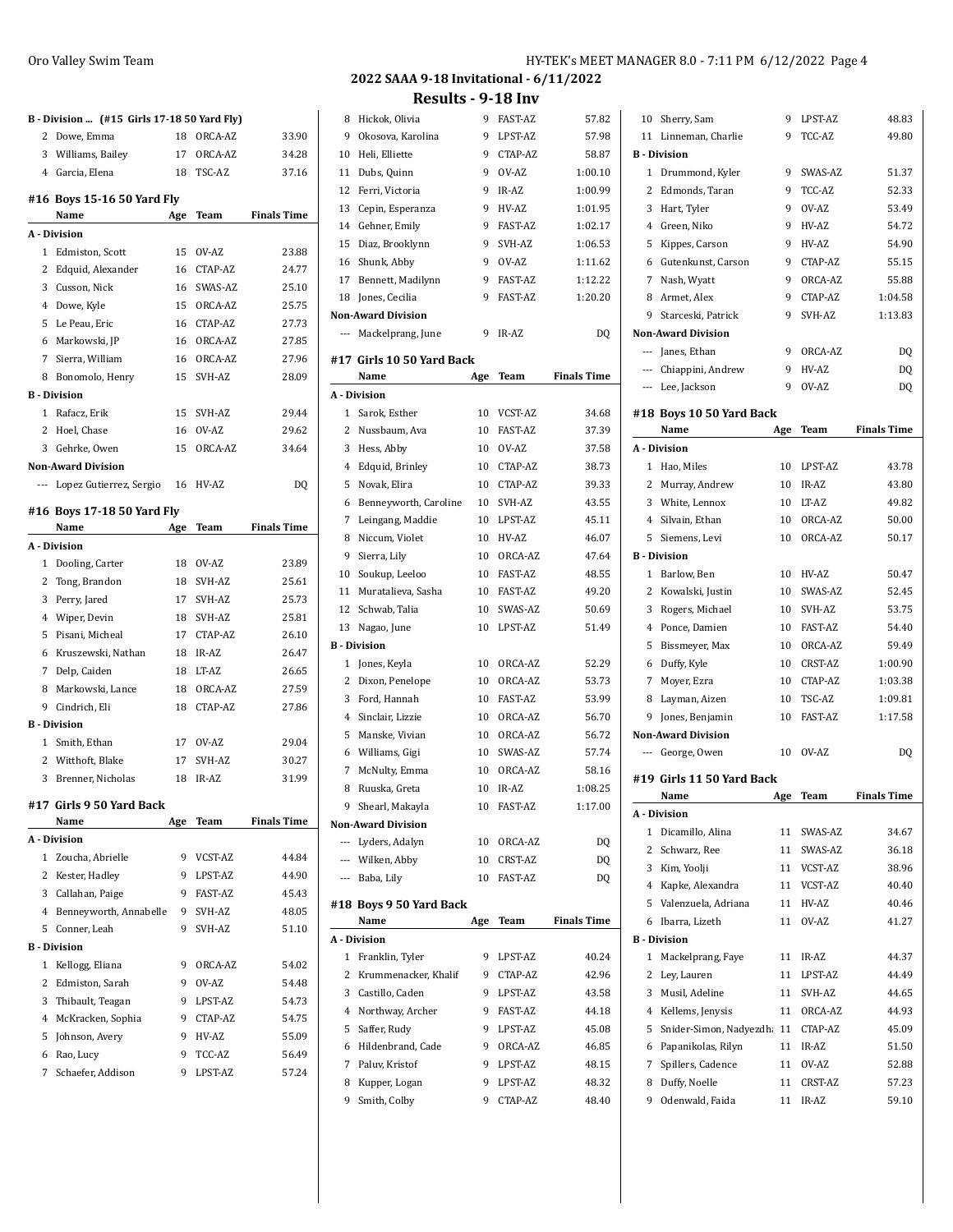|              | B - Division  (#19 Girls 11 50 Yard Back) |     |                |                    |
|--------------|-------------------------------------------|-----|----------------|--------------------|
| 10           | Bracamonte, Jazmyn                        | 11  | FAST-AZ        | 1:07.15            |
|              | 11 Hart, Lily                             | 11  | OV-AZ          | 2:02.03            |
|              | #19 Girls 12 50 Yard Back                 |     |                |                    |
|              | Name                                      | Age | Team           | <b>Finals Time</b> |
|              | A - Division                              |     |                |                    |
| 1            | Reed, Catelyn                             | 12  | CTAP-AZ        | 32.80              |
| 2            | Ruiz, Sophia                              | 12  | OV-AZ          | 34.25              |
| 3            | Carney, Maddie                            | 12  | <b>FAST-AZ</b> | 34.44              |
| 4            | Bonomolo, Scarlett                        | 12  | SVH-AZ         | 34.66              |
| 5            | Jarrold, Lucy                             | 12  | OV-AZ          | 35.20              |
| 6            | Thai, Waverly                             | 12  | OV-AZ          | 35.59              |
| 7            | Davidson, Leah                            | 12  | <b>FAST-AZ</b> | 35.98              |
| 8            | Marshall, Jemma                           | 12  | OV-AZ          | 36.66              |
| 9            | Crites, Olive                             | 12  | SWAS-AZ        | 37.40              |
| 10           | Dubs, Kenley                              | 12  | OV-AZ          | 37.89              |
| 11           | Campbell, Alex                            | 12  | FAST-AZ        | 38.33              |
| 12           | Drummond, Kadynce                         | 12  | SWAS-AZ        | 38.57              |
| 13           | Crawford, Hannah                          | 12  | <b>FAST-AZ</b> | 39.22              |
| 14           | Daggett, Jilly                            | 12  | ORCA-AZ        | 41.18              |
| 15           | Helpinstine, Payton                       | 12  | <b>CRST-AZ</b> | 41.70              |
|              | <b>B</b> - Division                       |     |                |                    |
| 1            | Siemens, Kelly Jean                       | 12  | ORCA-AZ        | 43.39              |
| 2            | Lyders, Kenzee                            | 12  | ORCA-AZ        | 44.29              |
| 3            | Vail, Bella                               | 12  | OV-AZ          | 44.59              |
| 4            | Dixon, Aubrey                             | 12  | ORCA-AZ        | 45.52              |
| 5            | Kowalski, Lauren                          | 12  | SWAS-AZ        | 45.58              |
| 6            | Bissmeyer, Ella                           | 12  | ORCA-AZ        | 45.84              |
| 7            | Toensing, Hope                            | 12  | OV-AZ          | 47.09              |
| 8            | Sinclair, Abby                            | 12  | ORCA-AZ        | 47.38              |
| 9            | Spillers, Claire                          | 12  | OV-AZ          | 47.61              |
| 10           | Phillips, Evie                            | 12  | HV-AZ          | 48.10              |
| 11           | Gibbs, Finley                             | 12  | OV-AZ          | 49.74              |
|              |                                           |     |                |                    |
|              | #20 Boys 11 50 Yard Back<br>Name          |     | Team           | <b>Finals Time</b> |
|              | A - Division                              | Age |                |                    |
| $\mathbf{1}$ | Wolert, Aleksander                        | 11  | VCST-AZ        | 31.89              |
| 2            | Cook, Max                                 | 11  | VCST-AZ        | 36.13              |
| 3            | Schwarz, Nate                             | 11  | SWAS-AZ        | 36.32              |
| 4            | Dinsmore, Luke                            | 11  | SVH-AZ         | 36.61              |
| 5            | Sakali, Sergius                           | 11  | VCST-AZ        | 39.88              |
| 6            | Custer, Aiden                             | 11  | <b>FAST-AZ</b> | 40.91              |
| 7            | Pollard, Dylan                            | 11  | HV-AZ          | 41.28              |
| 8            | Hollman, Keenan                           | 11  | OV-AZ          | 43.35              |
| 9            | Jacobsen, James                           | 11  | LPST-AZ        | 43.67              |
| 10           | Marenfeld, Nate                           | 11  | HV-AZ          | 43.85              |
| 11           | Perry, Stefan                             | 11  | SVH-AZ         | 44.64              |
|              | <b>B</b> - Division                       |     |                |                    |
| 1            | Hoefferle, Cade                           | 11  | IR-AZ          | 45.76              |
|              | 2 Miller, Turner                          | 11  | HV-AZ          | 47.15              |
| 3            | Johnston, Bennett                         | 11  | IR-AZ          | 48.66              |
|              | 4 Hartley, Mason                          | 11  | IR-AZ          | 48.68              |
| 5            | Welp, Ryker                               | 11  | HV-AZ          | 49.09              |
|              | 6 Phillips, Zachary                       | 11  | HV-AZ          | 50.22              |

| 7              | Petersen, Ben                     | 11  | OV-AZ      | 54.92              |
|----------------|-----------------------------------|-----|------------|--------------------|
| 8              | Cepin, Moses                      | 11  | HV-AZ      | 59.35              |
| 9              | Hendrickson, Nikolas              | 11  | LPST-AZ    | 59.54              |
| 10             | Chiappini, AJ                     | 11  | HV-AZ      | 1:00.56            |
|                | 11 Marshall, Joshua               | 11  | LPST-AZ    | 1:04.15            |
| 12             | Orozco, Tyler                     | 11  | CRST-AZ    | 1:18.10            |
|                | <b>Non-Award Division</b>         |     |            |                    |
|                | --- Conlisk, Christopher          | 11  | CRST-AZ    | DQ                 |
|                | #20 Boys 12 50 Yard Back          |     |            |                    |
|                | Name                              | Age | Team       | <b>Finals Time</b> |
|                | A - Division                      |     |            |                    |
|                | 1 Sarok, Samuel                   | 12  | VCST-AZ    | 32.04              |
| 2              | Casertano, Calvin                 | 12  | HV-AZ      | 38.68              |
| 3              | Miller, Mac                       | 12  | OV-AZ      | 38.95              |
| 4              | Hoefferle, Landon                 | 12  | IR-AZ      | 39.27              |
| 5              | Green, Ezra                       | 12  | HV-AZ      | 42.25              |
| 6              | Rouse, Jeremiah                   |     | 12 CTAP-AZ | 42.28              |
|                | 7 Ibarra, Aaron                   | 12  | OV-AZ      | 44.59              |
| 8              | Crawford, Clayton                 | 12  | ORCA-AZ    | 44.77              |
|                | <b>B</b> - Division               |     |            |                    |
|                | 1 Cordell, Owen                   | 12  | OV-AZ      | 47.54              |
|                | 2 Jones, Ryler                    | 12  | ORCA-AZ    | 48.03              |
| 3              | Gillespie, Jude                   | 12  | OV-AZ      | 50.06              |
| 4              | Port, Aaron                       | 12  | I.T-AZ     | 51.75              |
| 5              | Brown, Zachary                    | 12  | OV-AZ      | 52.14              |
| 6              | Moore, Jackson                    | 12  | HV-AZ      | 52.78              |
| 7              | Rogers, Enoch                     | 12  | SVH-AZ     | 1:00.03            |
|                |                                   |     |            |                    |
|                |                                   |     |            |                    |
|                | #21 Girls 13 50 Yard Back<br>Name | Age | Team       | <b>Finals Time</b> |
|                | A - Division                      |     |            |                    |
| 1              | Edquid, Reagan                    | 13  | CTAP-AZ    | 29.19              |
|                | 2 Carr, Vita                      | 13  | CTAP-AZ    | 32.84              |
|                | 3 Davis, Zoey                     | 13  | OV-AZ      | 34.60              |
| 4              | Sutterley, Regan                  | 13  | ORCA-AZ    | 34.80              |
| 5              | Davis, Grace                      | 13  | ORCA-AZ    | 35.54              |
| 6              | Escalante, Sara                   | 13  | SWAS-AZ    | 35.84              |
| $\overline{7}$ | Cusson, Hadley                    | 13  | SWAS-AZ    | 37.28              |
| 8              | Nielsen, Emily                    | 13  | SWAS-AZ    | 38.29              |
| 9              | Giberti, D'Glayne                 | 13  | OV-AZ      | 39.21              |
| 10             | Marenfeld, Ava                    | 13  | HV-AZ      | 39.39              |
|                | <b>B</b> - Division               |     |            |                    |
| $\mathbf{1}$   | Escalante, Malia                  | 13  | CTAP-AZ    | 39.55              |
|                | 2 Gonzalez, Abi                   | 13  | TSC-AZ     | 39.69              |
|                | 3 Atchison, Olivia                | 13  | HV-AZ      | 40.21              |
|                | 4 Niccum, Lily                    | 13  | HV-AZ      | 41.69              |
| 5              | Fellmeth, Emily                   | 13  | ORCA-AZ    | 42.06              |
| 6              | Cepin, Estrella                   | 13  | HV-AZ      | 54.81              |
|                | #21 Girls 14 50 Yard Back         |     |            |                    |
|                | Name                              | Age | Team       | <b>Finals Time</b> |
|                | A - Division                      |     |            |                    |
| $^*1$          | Stagg, Madeline                   | 14  | VCST-AZ    | 32.85              |
|                | *1 Miller, Abby                   | 14  | SWAS-AZ    | 32.85              |
|                | 3 Foley, Brianne                  | 14  | TSC-AZ     | 34.05              |
| 4              | Snyder, Lauren                    | 14  | IR-AZ      | 37.87              |

| 54.92          | 5            | Casertano, Geneva                   | 14  | HV-AZ      | 38.58              |
|----------------|--------------|-------------------------------------|-----|------------|--------------------|
| 59.35          |              | <b>B</b> - Division                 |     |            |                    |
| 59.54          | 1            | Levengood, Cora                     | 14  | SWAS-AZ    | 41.35              |
| 1:00.56        | 2            | Calvarese, Megan                    | 14  | ORCA-AZ    | 44.34              |
| 1:04.15        |              | 3 Barcelo, Gracie                   | 14  | HV-AZ      | 46.00              |
| 1:18.10        |              | 4 Johnson, Brooklyn                 |     | 14 HV-AZ   | 46.16              |
|                |              | 5 Conlisk, Abby                     | 14  | CRST-AZ    | 47.05              |
| DQ             |              | 6 Boehm, Munai                      | 14  | HV-AZ      | 58.13              |
|                |              | #22 Boys 13 50 Yard Back            |     |            |                    |
| ls Time        |              | Name                                | Age | Team       | <b>Finals Time</b> |
|                |              | A - Division                        |     |            |                    |
| 32.04          | $\mathbf{1}$ | Elsesser, Ariston                   | 13  | SVH-AZ     | 32.51              |
| 38.68          |              | <b>B</b> - Division                 |     |            |                    |
| 38.95          |              | 1 Boehm, Tenzin                     | 13  | HV-AZ      | 49.39              |
| 39.27          | 2            | Crawford, Bentley                   | 13  | ORCA-AZ    | 1:23.90            |
| 42.25          |              | <b>Non-Award Division</b>           |     |            |                    |
| 42.28          |              | --- Conlisk, Dylan                  | 13  | CRST-AZ    | DQ                 |
| 44.59          |              |                                     |     |            |                    |
| 44.77          |              | #22 Boys 14 50 Yard Back            |     |            |                    |
|                |              | Name                                | Age | Team       | <b>Finals Time</b> |
| 47.54          |              | A - Division                        |     |            |                    |
| 48.03          |              | 1 Cindrich, Levi                    | 14  | CTAP-AZ    | 30.37              |
| 50.06          | 2            | Duerkop, Zach                       | 14  | SWAS-AZ    | 31.79              |
| 51.75          | 3            | Whetten, Cedric                     |     | 14 SWAS-AZ | 31.88              |
| 52.14          |              | 4 Dinsmore, Nick                    |     | 14 SVH-AZ  | 32.39              |
| 52.78          | 5            | Sanchez, Julian                     | 14  | OV-AZ      | 33.90              |
| 1:00.03        |              | 6 Le Peau, Corey                    | 14  | CTAP-AZ    | 34.62              |
|                | 7            | Graham, Jackson                     |     | 14 OV-AZ   | 35.48              |
|                | 8            | Hastings Miranda, Willia 14 LPST-AZ |     |            | 37.67              |
| ls Time        |              | 9 Wilken, Jack                      | 14  | CRST-AZ    | 37.78              |
|                |              | <b>B</b> - Division                 |     |            |                    |
| 29.19          | $\mathbf{1}$ | Nighswander, Walker                 | 14  | LPST-AZ    | 42.98              |
| 32.84          |              | <b>Non-Award Division</b>           |     |            |                    |
| 34.60          |              | --- Brenner, Jackson                | 14  | IR-AZ      | DQ                 |
| 34.80          |              | #23 Girls 15-16 50 Yard Back        |     |            |                    |
| 35.54          |              | Name                                | Age | Team       | <b>Finals Time</b> |
| 35.84          |              | A - Division                        |     |            |                    |
| 37.28<br>38.29 |              | 1 Miller, Amanda                    |     | 16 SWAS-AZ | 29.80              |
|                |              | 2 Manley, Laura                     |     | 16 OV-AZ   | 30.39              |
| 39.21          | 3            | McDonald, Kylie                     | 15  | OV-AZ      | 31.56              |
| 39.39          | 4            | Javier, Erin                        | 16  | OV-AZ      | 32.16              |
|                | 5            | Seaquist, Ava                       | 15  | OV-AZ      | 32.60              |
| 39.55          | 6            | Finical, Skyler                     | 15  | SVH-AZ     | 32.69              |
| 39.69<br>40.21 | 7            | Warren, Mckenzie                    | 15  | SWAS-AZ    | 33.04              |
| 41.69          | 8            | Buckner, Kayleigh                   | 15  | OV-AZ      | 33.39              |
| 42.06          | 9            | Markowski, Trinity                  | 15  | ORCA-AZ    | 33.67              |
|                | 10           | Foley, Allie                        | 16  | TSC-AZ     | 33.69              |
| 54.81          | 11           | Staples, Tori                       | 15  | SVH-AZ     | 35.10              |
|                | 12           | Armstrong, Natalie                  | 16  | SWAS-AZ    | 35.70              |
|                |              |                                     |     |            |                    |
| ls Time        |              | <b>B</b> - Division                 |     |            |                    |
|                | 1            | Fellmeth, Aubrie                    | 15  | ORCA-AZ    | 35.97              |
| 32.85          | 2            | Lightcap, Ryann                     | 15  | IR-AZ      | 36.25              |
| 32.85          | 3            | Thompson, Melanie                   | 15  | LT-AZ      | 36.85              |
| 34.05          | 4            | Mitchell, Avery                     | 15  | SVH-AZ     | 37.26              |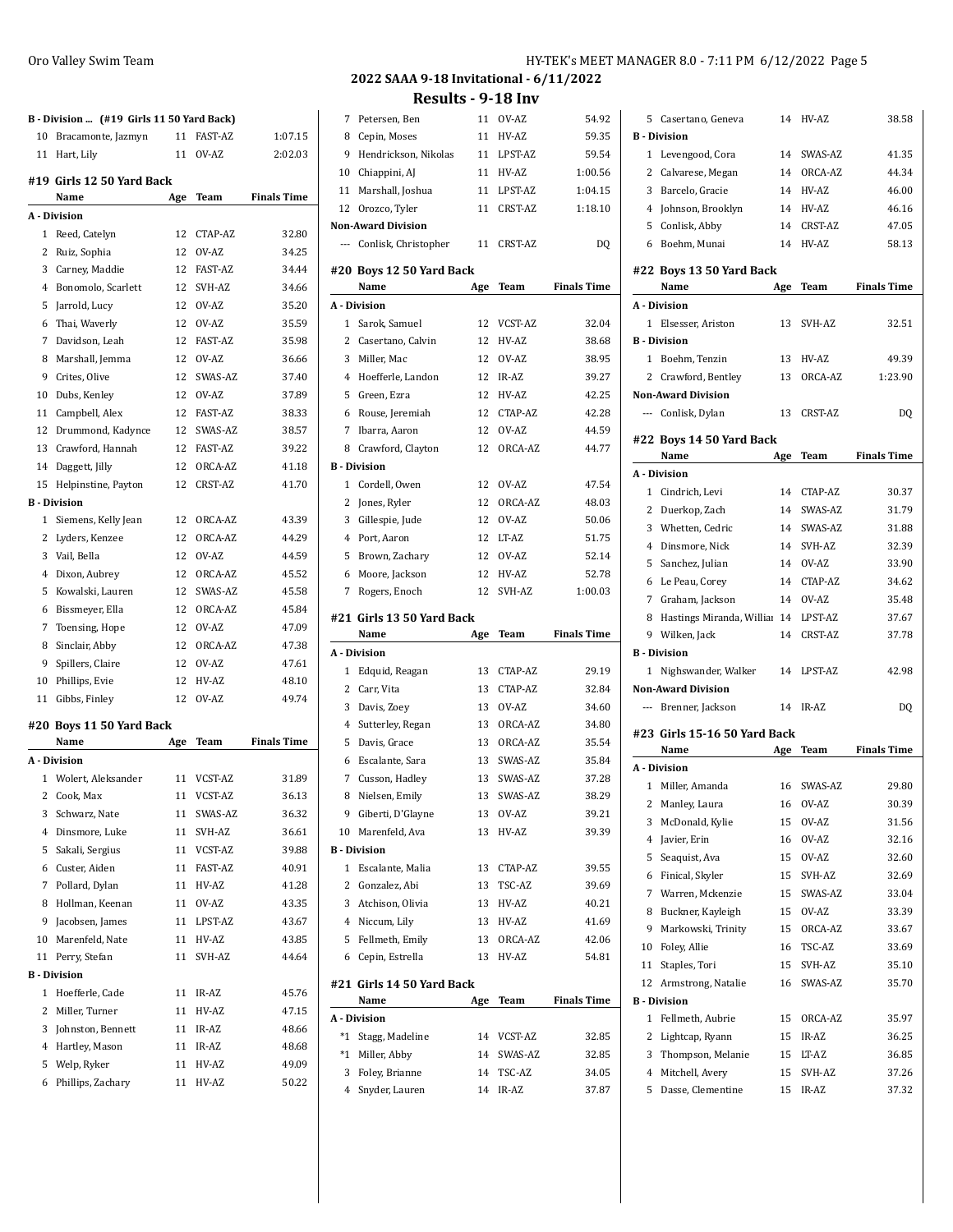## **B - Division ... (#23 Girls 15-16 50 Yard Back)** Bjorgo, Ava 15 OV-AZ 37.60 Escalante, Adriana 15 SWAS-AZ 37.81 Cordell, Caysea 15 OV-AZ 38.95 9 Dehnert, Skylar 16 VCST-AZ 41.68 Toensing, Faith 15 OV-AZ 43.14 11 Conlisk, Grace 15 CRST-AZ 50.14 Smith, Lauren 15 ORCA-AZ 51.82

|    | <b>Non-Award Division</b>    |     |         |                    |
|----|------------------------------|-----|---------|--------------------|
|    | --- Greenwell, Aleena        | 16  | IR-AZ   | DQ                 |
|    | #23 Girls 17-18 50 Yard Back |     |         |                    |
|    | Name                         | Age | Team    | <b>Finals Time</b> |
|    | A - Division                 |     |         |                    |
| 1  | Melendez, Megan              | 17  | SVH-AZ  | 31.66              |
| 2  | Niver. Breanna               | 18  | OVAZ    | 32.70              |
| 3  | Badowski, Elizabeth          | 18  | TSC-AZ  | 33.73              |
|    | 4 Arvizu, Annah              | 17  | OVAZ    | 33.79              |
| 5. | Rhode, Ashlee                | 17  | I.T-AZ  | 35.78              |
|    | <b>B</b> Division            |     |         |                    |
|    | 1 Williams, Bailey           | 17  | ORCA-AZ | 38.23              |

Offolter, Emily 17 LT-AZ 41.41

Salcido, Victoria 15 HV-AZ 54.65

#### **#24 Boys 15-16 50 Yard Back**

|   | Name                        | Age | Team       | <b>Finals Time</b> |
|---|-----------------------------|-----|------------|--------------------|
|   | A - Division                |     |            |                    |
| 1 | Cusson, Nick                | 16  | SWAS-AZ    | 25.61              |
| 2 | Edquid, Alexander           | 16  | CTAP-AZ    | 27.28              |
| 3 | Edmiston, Scott             | 15  | OV-AZ      | 27.48              |
|   | 4 Sierra, William           | 16  | ORCA-AZ    | 30.94              |
| 5 | Rafacz, Erik                | 15  | SVH-AZ     | 31.85              |
|   | <b>B</b> - Division         |     |            |                    |
| 1 | Hartzell, Noah              | 16  | OV-AZ      | 33.28              |
| 2 | Parker, Isaac               |     | 15 CTAP-AZ | 34.06              |
|   | 3 Calvarese, Zachary        | 15  | ORCA-AZ    | 34.22              |
| 4 | Kowalski, Peyton            | 15  | SWAS-AZ    | 34.90              |
| 5 | Hoel, Chase                 | 16  | OV-AZ      | 35.18              |
| 6 | Lopez Gutierrez, Sergio     |     | 16 HV-AZ   | 35.88              |
| 7 | Gehrke, Owen                |     | 15 ORCA-AZ | 39.90              |
| 8 | Irey, Max                   | 16  | SVH-AZ     | 42.76              |
|   | #24 Boys 17-18 50 Yard Back |     |            |                    |

## **Name Age Team Finals Time A - Division** Dooling, Carter 18 OV-AZ 25.27 Wiper, Devin 18 SVH-AZ 26.56 Pisani, Micheal 17 CTAP-AZ 27.65 Delp, Caiden 18 LT-AZ 27.90 Perry, Jared 17 SVH-AZ 28.31 Markowski, Lance 18 ORCA-AZ 29.46 Cindrich, Eli 18 CTAP-AZ 31.03 **B - Division** Smith, Ethan 17 OV-AZ 35.18 Mulholland, Ryan 18 SVH-AZ 35.92 Witthoft, Blake 17 SVH-AZ 36.29

# **2022 SAAA 9-18 Invitational - 6/11/2022**

**Results - 9-18 Inv**

| 4              | Brenner, Nicholas           | 18  | IR-AZ          | 40.39              |
|----------------|-----------------------------|-----|----------------|--------------------|
|                | #25 Girls 9 50 Yard Breast  |     |                |                    |
|                | Name                        | Age | Team           | <b>Finals Time</b> |
|                | A - Division                |     |                |                    |
| $\mathbf{1}$   | Obler, Kinzie               | 9   | TCC-AZ         | 48.31              |
| 2              | Jones, Lavinia              | 9   | IR-AZ          | 48.78              |
| 3              | Callahan, Paige             | 9   | <b>FAST-AZ</b> | 49.60              |
| 4              | Kester, Hadley              | 9   | LPST-AZ        | 49.87              |
| 5              | Thibault, Teagan            | 9   | LPST-AZ        | 50.30              |
| 6              | Zoucha, Abrielle            | 9   | VCST-AZ        | 52.14              |
|                | <b>B</b> - Division         |     |                |                    |
| $\mathbf{1}$   | Jones, Taz                  | 9   | OV-AZ          | 53.72              |
| $\overline{2}$ | Heli, Elliette              | 9   | CTAP-AZ        | 57.68              |
| 3              | Diaz, Brooklynn             | 9   | SVH-AZ         | 58.43              |
| 4              | Conner, Leah                | 9   | SVH-AZ         | 59.98              |
| 5              | Johnson, Avery              | 9   | HV-AZ          | 1:02.73            |
| 6              | McKracken, Sophia           | 9   | CTAP-AZ        | 1:09.68            |
| 7              | Anderson, Juliet            | 9   | IR-AZ          | 1:15.39            |
| 8              | Cepin, Esperanza            | 9   | HV-AZ          | 1:19.32            |
| 9              | Lu, Alicia                  | 9   | VCST-AZ        | 1:24.17            |
| 10             | Gehner, Emily               | 9   | <b>FAST-AZ</b> | 1:25.09            |
|                | <b>Non-Award Division</b>   |     |                |                    |
|                | --- Hickok, Olivia          | 9   | <b>FAST-AZ</b> | DQ                 |
| $---$          | Okosova, Karolina           | 9   | LPST-AZ        | DQ                 |
|                | --- Shunk, Abby             | 9   | OV-AZ          | DQ                 |
|                | --- Mackelprang, June       | 9   | IR-AZ          | DQ                 |
|                | #25 Girls 10 50 Yard Breast |     |                |                    |
|                |                             |     |                |                    |
|                | Name                        | Age | Team           | <b>Finals Time</b> |
|                | A - Division                |     |                |                    |
| $\mathbf{1}$   | Novak, Elira                | 10  | CTAP-AZ        | 36.92              |
| 2              | Richardson, Isabelle        | 10  | <b>FAST-AZ</b> | 43.64              |
| 3              | Benneyworth, Caroline       | 10  | SVH-AZ         | 48.44              |
|                | 4 Dorn, Valentina           | 10  | OV-AZ          | 49.11              |
| 5              | Imig, Lucia                 | 10  | CTAP-AZ        | 49.61              |
| 6              | Sanchez, Samantha           | 10  | OV-AZ          | 50.92              |
|                | <b>B</b> - Division         |     |                |                    |
| 1              | Niccum, Violet              | 10  | HV-AZ          | 55.01              |
| 2              | Dixon, Penelope             | 10  | ORCA-AZ        | 55.12              |
| 3              | Ford, Hannah                | 10  | FAST-AZ        | 55.13              |
| 4              | Nagao, June                 | 10  | LPST-AZ        | 56.75              |
| 5              | Soukup, Leeloo              | 10  | FAST-AZ        | 58.88              |
|                | 6 Wilken, Abby              | 10  | CRST-AZ        | 1:06.52            |
|                | 7 Ruuska, Greta             | 10  | IR-AZ          | 1:07.07            |
| 8              | McNulty, Emma               | 10  | ORCA-AZ        | 1:11.01            |
|                | <b>Non-Award Division</b>   |     |                |                    |
|                | --- Williams, Gigi          | 10  | SWAS-AZ        | DQ                 |
| $---$          | Muratalieva, Sasha          | 10  | <b>FAST-AZ</b> | DQ                 |
|                | #26 Boys 9 50 Yard Breast   |     |                |                    |
|                | Name                        | Age | Team           | <b>Finals Time</b> |
|                | A - Division                |     |                |                    |
| 1              | Carr, Samuel                | 9   | CTAP-AZ        | 42.26              |
|                | 2 McCarrell, Sam            | 9   | TCC-AZ         | 42.78              |
|                | 3 Krummenacker, Khalif      | 9   | CTAP-AZ        | 45.32              |

| 5              | Grobe, Emmett               | 9   | CTAP-AZ    | 47.15              |
|----------------|-----------------------------|-----|------------|--------------------|
| 6              | Northway, Archer            | 9   | FAST-AZ    | 48.89              |
|                | 7 Lu, Alexander             | 9   | VCST-AZ    | 49.42              |
|                | 8 Castillo, Caden           | 9   | LPST-AZ    | 49.43              |
|                | <b>B</b> - Division         |     |            |                    |
| 1              | Drummond, Kyler             | 9   | SWAS-AZ    | 54.87              |
| $\overline{2}$ | Green, Niko                 | 9   | HV-AZ      | 55.36              |
| 3              | Smith, Colby                | 9   | CTAP-AZ    | 55.73              |
| 4              | Edmonds, Taran              | 9   | TCC-AZ     | 58.65              |
| 5              | Kupper, Logan               | 9   | LPST-AZ    | 1:02.03            |
| 6              | Gutenkunst, Carson          | 9   | CTAP-AZ    | 1:03.57            |
| 7              | Linneman, Charlie           | 9   | TCC-AZ     | 1:04.46            |
| 8              | Armet, Alex                 | 9   | CTAP-AZ    | 1:05.68            |
| 9              | Chiappini, Andrew           | 9   | HV-AZ      | 1:06.20            |
| 10             | Riley, Levi                 | 9   | CRST-AZ    | 1:07.32            |
|                | 11 Sherry, Sam              | 9   | LPST-AZ    | 1:17.76            |
|                | 12 Starceski, Patrick       | 9   | SVH-AZ     | 1:22.82            |
|                | <b>Non-Award Division</b>   |     |            |                    |
|                | --- Lee, Jackson            | 9   | OV-AZ      | DQ                 |
|                | --- Johnsen, Brendan        | 9   | SWAS-AZ    | DQ                 |
|                |                             |     |            |                    |
|                | #26 Boys 10 50 Yard Breast  |     |            |                    |
|                | Name                        | Age | Team       | <b>Finals Time</b> |
|                | A - Division                |     |            |                    |
|                | 1 Ladrido, Cruz             | 10  | SVH-AZ     | 45.88              |
|                | 2 Mencke, Reef              | 10  | SVH-AZ     | 46.86              |
|                | 3 Hao, Miles                | 10  | LPST-AZ    | 51.44              |
|                | 4 Rogers, Michael           | 10  | SVH-AZ     | 51.57              |
|                | <b>B</b> - Division         |     |            |                    |
|                |                             |     |            |                    |
|                | 1 Murray, Andrew            | 10  | IR-AZ      | 57.37              |
|                | 2 Moyer, Ezra               | 10  | CTAP-AZ    | 1:04.42            |
|                | 3 Bissmeyer, Max            | 10  | ORCA-AZ    | 1:06.77            |
|                | 4 Layman, Aizen             | 10  | TSC-AZ     | 1:21.38            |
|                | <b>Non-Award Division</b>   |     |            |                    |
|                | --- Ponce, Damien           |     | 10 FAST-AZ | DQ                 |
|                | --- George, Owen            | 10  | OV-AZ      | DQ                 |
|                | --- Duffy, Kyle             | 10  | CRST-AZ    | DQ                 |
|                | #27 Girls 11 50 Yard Breast |     |            |                    |
|                | Name                        | Age | Team       | <b>Finals Time</b> |
|                | A - Division                |     |            |                    |
| $\mathbf{1}$   | Park, Alysa                 | 11  | FAST-AZ    | 37.39              |
| 2              | Schwarz, Ree                | 11  | SWAS-AZ    | 38.94              |
|                | <b>B</b> - Division         |     |            |                    |
|                | 1 Kapke, Alexandra          | 11  | VCST-AZ    | 46.11              |
| 2              | Romanoski, Anna             | 11  | LPST-AZ    | 46.81              |
| 3              | Snider-Simon, Nadyezdh: 11  |     | CTAP-AZ    | 47.04              |
| 4              | Anderson, Rachel            | 11  | IR-AZ      | 48.72              |
| 5              | Ibarra, Lizeth              | 11  | OV-AZ      | 48.91              |
| 6              | Albin, Harper               | 11  | IR-AZ      | 48.93              |
| 7              | Sbarra, Margot              | 11  | VCST-AZ    | 49.64              |
| 8              | Musil, Adeline              | 11  | SVH-AZ     | 50.37              |
| 9              | Mackelprang, Faye           | 11  | IR-AZ      | 57.38              |
| 10             | Janis, Heidi                | 11  | LT-AZ      | 58.00              |
| 11             | Duffy, Noelle               | 11  | CRST-AZ    | 1:08.82            |
|                | <b>Non-Award Division</b>   |     |            |                    |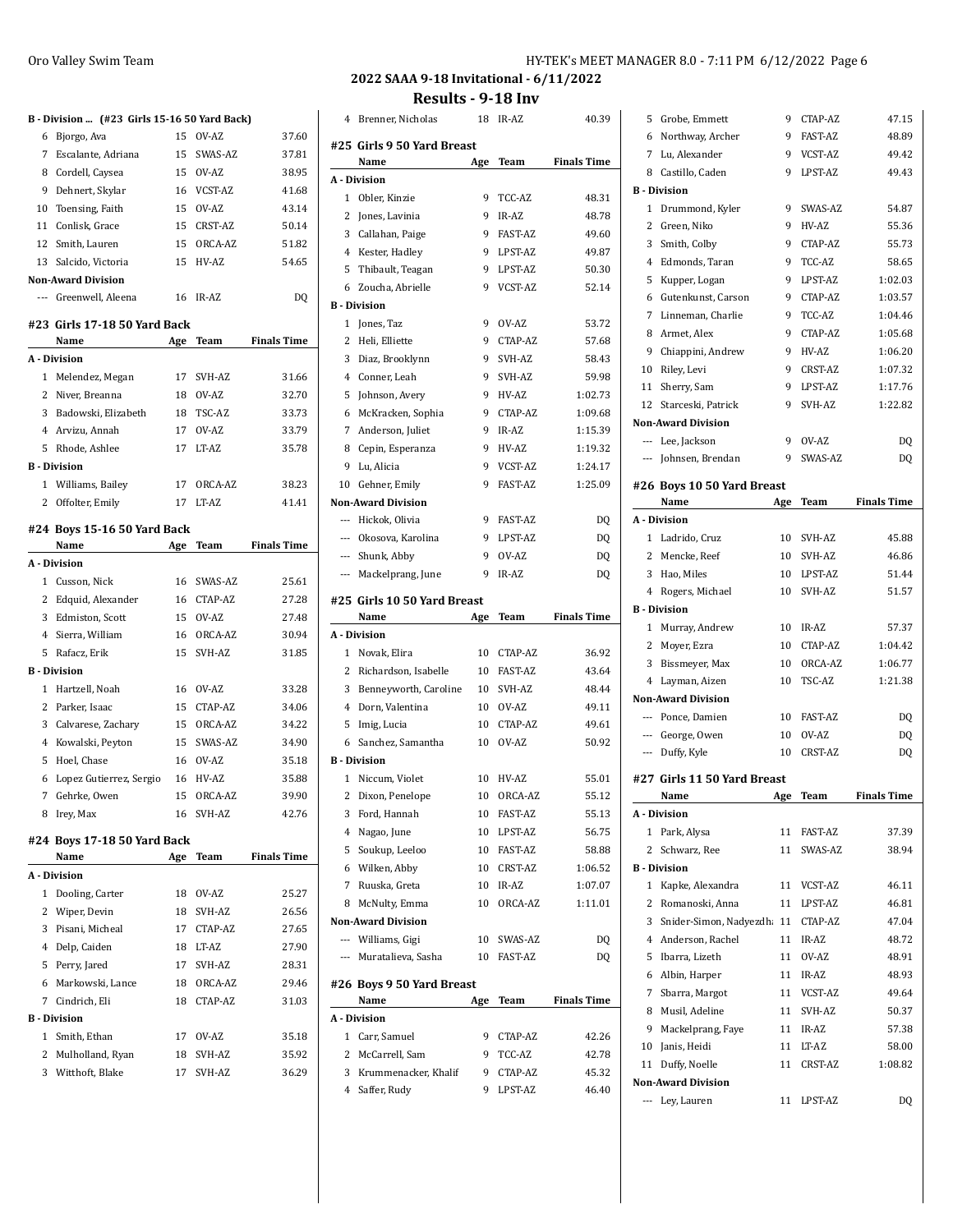|              | #27 Girls 12 50 Yard Breast        |     |                  |                    |
|--------------|------------------------------------|-----|------------------|--------------------|
|              | Name                               | Age | Team             | <b>Finals Time</b> |
|              | A - Division                       |     |                  |                    |
| $\mathbf{1}$ | Bonomolo, Scarlett                 | 12  | SVH-AZ           | 34.84              |
| 2            | Thai, Waverly                      | 12  | OVAZ             | 36.74              |
| 3            | Ruiz, Sophia                       | 12  | OV-AZ            | 37.79              |
|              | 4 Crites, Olive                    | 12  | SWAS-AZ          | 41.94              |
| 5            | Drummond, Kadynce                  | 12  | SWAS-AZ          | 44.17              |
| 6            | Crawford, Hannah                   | 12  | FAST-AZ          | 44.59              |
| 7            | Phillips, Evie                     | 12  | HV-AZ            | 44.75              |
| 8            | Jones, Aspen                       | 12  | OV-AZ            | 44.94              |
|              | <b>B</b> - Division                |     |                  |                    |
| 1            | Bissmeyer, Ella                    | 12  | ORCA-AZ          | 45.36              |
| 2            | Campbell, Alex                     | 12  | FAST-AZ          | 46.07              |
| 3            | Spillers, Claire                   | 12  | OV-AZ            | 49.29              |
| 4            | Helpinstine, Payton                | 12  | <b>CRST-AZ</b>   | 50.06              |
| 5            | Dixon, Aubrey                      | 12  | ORCA-AZ          | 53.60              |
| 6            | Toensing, Hope                     | 12  | OV-AZ            | 53.89              |
| 7            | Lyders, Kenzee                     | 12  | ORCA-AZ          | 54.75              |
| 8            | Ausland, Stella                    | 12  | ORCA-AZ          | 54.91              |
|              |                                    |     |                  |                    |
|              | #28 Boys 11 50 Yard Breast<br>Name | Age | Team             | <b>Finals Time</b> |
|              | A Division                         |     |                  |                    |
|              | 1 Cook. Max                        | 11  | VCST-AZ          | 36.30              |
|              | <b>B</b> - Division                |     |                  |                    |
| $\mathbf{1}$ | Marenfeld, Nate                    | 11  | HV-AZ            | 46.85              |
| 2            | Chiappini, AJ                      | 11  | HV-AZ            | 47.91              |
| 3            | Phillips, Zachary                  | 11  | HV-AZ            | 48.51              |
| 4            | Pollard, Dylan                     | 11  | HV-AZ            | 49.36              |
| 5            | Custer, Aiden                      | 11  | <b>FAST-AZ</b>   | 51.04              |
| 6            | Straub Martinez, Nicolas           | 11  | IR-AZ            | 51.29              |
| 7            | Hartley, Mason                     | 11  | IR-AZ            | 52.36              |
| 8            | Cepin, Moses                       | 11  | HV-AZ            | 53.11              |
| 9            | Hoefferle, Cade                    | 11  | IR-AZ            | 55.10              |
| 10           | Hendrickson, Nikolas               | 11  | LPST-AZ          | 56.50              |
| 11           | Kot, Mason                         | 11  | IR-AZ            | 1:02.81            |
| 12           | Orozco, Tyler                      | 11  | CRST-AZ          | 1:10.16            |
|              | <b>Non-Award Division</b>          |     |                  |                    |
|              | --- Conlisk, Christopher           | 11  | CRST-AZ          | DQ                 |
|              | --- Welp, Ryker                    | 11  | HV-AZ            | D <sub>0</sub>     |
|              |                                    |     |                  |                    |
|              | #28 Boys 12 50 Yard Breast         |     |                  |                    |
|              | Name                               | Age | Team             | <b>Finals Time</b> |
|              | A Division                         |     |                  |                    |
| 1            | Sarok, Samuel                      | 12  | VCST-AZ          | 38.47              |
| 2            | Casertano, Calvin                  | 12  | HV-AZ            | 40.53              |
| 3            | Rouse, Jeremiah                    | 12  | CTAP-AZ          | 43.12              |
| 1            | <b>B</b> - Division                | 12  |                  |                    |
|              | Jones, Ryler<br>2 Gillespie, Jude  | 12  | ORCA-AZ<br>OV-AZ | 46.81<br>47.40     |
|              |                                    |     |                  |                    |

 Green, Ezra 12 HV-AZ 47.67 Cordell, Owen 12 OV-AZ 53.58 Port, Aaron 12 LT-AZ 55.87 Rogers, Enoch 12 SVH-AZ 1:09.09

| Oro Valley Swim Team | HY-TEK's MEET MANAGER 8.0 - 7:11 PM 6/12/2022 Page 7                                                                                                                                                                                                                                             |  |
|----------------------|--------------------------------------------------------------------------------------------------------------------------------------------------------------------------------------------------------------------------------------------------------------------------------------------------|--|
|                      | $\mathbf{1}$ and $\mathbf{1}$ and $\mathbf{1}$ and $\mathbf{1}$ and $\mathbf{1}$ and $\mathbf{1}$ and $\mathbf{1}$ and $\mathbf{1}$ and $\mathbf{1}$ and $\mathbf{1}$ and $\mathbf{1}$ and $\mathbf{1}$ and $\mathbf{1}$ and $\mathbf{1}$ and $\mathbf{1}$ and $\mathbf{1}$ and $\mathbf{1}$ and |  |

**2022 SAAA 9-18 Invitational - 6/11/2022 Results - 9-18 Inv**

**Non-Award Division** --- Moore, Jackson 12 HV-AZ DQ --- Pfund, Cameron 12 LT-AZ DQ **#29 Girls 13 50 Yard Breast Name Age Team Finals Time A - Division** Davenport, Emily 13 CTAP-AZ 39.27 2 Davison, Parker 13 IR-AZ 40.87 Niccum, Lily 13 HV-AZ 42.27 **B - Division** 1 Giberti, D'Glayne 13 OV-AZ 43.64 Gonzalez, Abi 13 TSC-AZ 45.77 3 Perry, Nevayah 13 HV-AZ 46.45 Atchison, Olivia 13 HV-AZ 51.64 Cepin, Estrella 13 HV-AZ 54.01 Chen, Rachel 13 LPST-AZ 58.41 **#29 Girls 14 50 Yard Breast Name Age Team Finals Time A - Division** Hartsfield, Mia 14 FAST-AZ 38.08 Ledyard, Sophia 14 LPST-AZ 38.62 Samaniego, Akayah 14 HV-AZ 41.32 4 Casertano, Geneva 14 HV-AZ 42.59 **B - Division** Levengood, Cora 14 SWAS-AZ 43.63 2 Calvarese, Megan 14 ORCA-AZ 44.31 Johnson, Brooklyn 14 HV-AZ 47.03 Barcelo, Gracie 14 HV-AZ 47.24 Conlisk, Abby 14 CRST-AZ 49.39 Boehm, Munai 14 HV-AZ 1:05.06 **#30 Boys 13 50 Yard Breast Name Age Team Finals Time A - Division** Mitchell, Cole 13 SVH-AZ 35.79 **B - Division** 1 Murray, Mathew 13 IR-AZ 40.72 2 Edwards, Spencer 13 TCC-AZ 43.58 Conlisk, Dylan 13 CRST-AZ 45.54 Boehm, Tenzin 13 HV-AZ 48.60 **Non-Award Division** --- Davenport, Sean 13 CTAP-AZ DQ **#30 Boys 14 50 Yard Breast Name Age Team Finals Time A - Division** Castillo, Isi 14 OV-AZ 30.91 Cindrich, Reese 14 CTAP-AZ 32.58 Duerkop, Zach 14 SWAS-AZ 32.71 Graham, Jackson 14 OV-AZ 36.04 Kruszewski, Andrew 14 IR-AZ 37.37 Snider-Simon, Nikolai 14 CTAP-AZ 38.39 Trumble, Lyle 14 CTAP-AZ 39.33 8 Hastings Miranda, Williar 14 LPST-AZ 39.91 Correa, Brandon 14 IR-AZ 39.97

| 10           | Trumble, August                       | 14  | CTAP-AZ | 40.09              |
|--------------|---------------------------------------|-----|---------|--------------------|
|              | <b>B</b> - Division                   |     |         |                    |
| $\mathbf{1}$ | Wilken, Jack                          | 14  | CRST-AZ | 43.46              |
| 2            | Brenner, Jackson                      | 14  | IR-AZ   | 1:01.34            |
|              | #31 Girls 15-16 50 Yard Breast        |     |         |                    |
|              | Name                                  | Age | Team    | <b>Finals Time</b> |
|              | A - Division                          |     |         |                    |
| 1            | Jarrold, Nora                         | 15  | OV-AZ   | 34.52              |
| 2            | Javier, Erin                          | 16  | OV-AZ   | 35.13              |
| 3            | Seaquist, Ava                         | 15  | OV-AZ   | 35.35              |
| 4            | Markowski, Trinity                    | 15  | ORCA-AZ | 35.85              |
| 5            | McDonald, Kylie                       | 15  | OV-AZ   | 36.78              |
| 6            | Buckner, Kayleigh                     | 15  | OV-AZ   | 37.47              |
| 7            | Montano, Rubi                         | 15  | CTAP-AZ | 37.87              |
| 8            | Lightcap, Ryann                       | 15  | IR-AZ   | 38.69              |
|              | <b>B</b> - Division                   |     |         |                    |
| 1            | Thompson, Melanie                     | 15  | LT-AZ   | 40.30              |
| 2            | Rouse, Hannah                         | 15  | CTAP-AZ | 40.75              |
| 3            | Roudebush, Jessica                    | 16  | LT-AZ   | 41.36              |
| 4            | Staples, Tori                         | 15  | SVH-AZ  | 41.77              |
| 5            | Sutterley, Taryn                      | 15  | ORCA-AZ | 42.16              |
|              | 6 Cordell, Caysea                     | 15  | OV-AZ   | 43.70              |
| 7            | Dehnert, Skylar                       | 16  | VCST-AZ | 44.76              |
| 8            | Salcido, Victoria                     | 15  | HV-AZ   | 48.40              |
| 9            | Jones, Cadence                        | 15  | OV-AZ   | 49.28              |
|              | 10 Toensing, Faith                    | 15  | OV-AZ   | 50.52              |
|              | <b>Non-Award Division</b>             |     |         |                    |
|              |                                       |     |         |                    |
|              |                                       |     |         |                    |
|              | --- Conlisk, Grace                    | 15  | CRST-AZ | DQ                 |
|              | #31 Girls 17-18 50 Yard Breast        |     |         |                    |
|              | Name                                  | Age | Team    | <b>Finals Time</b> |
|              | A - Division                          |     |         |                    |
| 1            | Dowe, Emma                            | 18  | ORCA-AZ | 35.39              |
| $\mathbf{2}$ | Malloy, Katherine                     | 18  | TSC-AZ  | 37.10              |
| 3            | Mitchell, Delaney                     | 17  | SVH-AZ  | 37.15              |
|              | 4 Offolter, Emily                     | 17  | LT-AZ   | 39.01              |
|              | <b>B</b> - Division                   |     |         |                    |
| 1            | Davison, Mia                          | 17  | IR-AZ   | 40.15              |
|              | 2 Rhode, Ashlee                       | 17  | LT-AZ   | 45.29              |
|              |                                       |     |         |                    |
|              | #32 Boys 15-16 50 Yard Breast<br>Name | Age | Team    | <b>Finals Time</b> |
|              | A - Division                          |     |         |                    |
| 1            | Edquid, Alexander                     | 16  | CTAP-AZ | 27.90              |
| 2            | Dowe, Kyle                            | 15  | ORCA-AZ | 28.80              |
| 3            | Markowski, JP                         | 16  | ORCA-AZ | 30.34              |
|              | 4 Cusson, Nick                        | 16  | SWAS-AZ | 30.78              |
| 5            | Bonomolo, Henry                       | 15  | SVH-AZ  | 31.34              |
| 6            | Le Peau, Eric                         | 16  | CTAP-AZ | 33.42              |
| 7            |                                       | 15  | SVH-AZ  | 33.71              |
|              | Rafacz, Erik<br><b>B</b> - Division   |     |         |                    |
| 1            | Hartzell, Noah                        | 16  | OV-AZ   | 36.93              |
| 2            | Calvarese, Zachary                    | 15  | ORCA-AZ | 37.56              |
| 3            | Kowalski, Peyton                      | 15  | SWAS-AZ | 38.27              |
| 4            | Parker, Isaac                         | 15  | CTAP-AZ | 38.87              |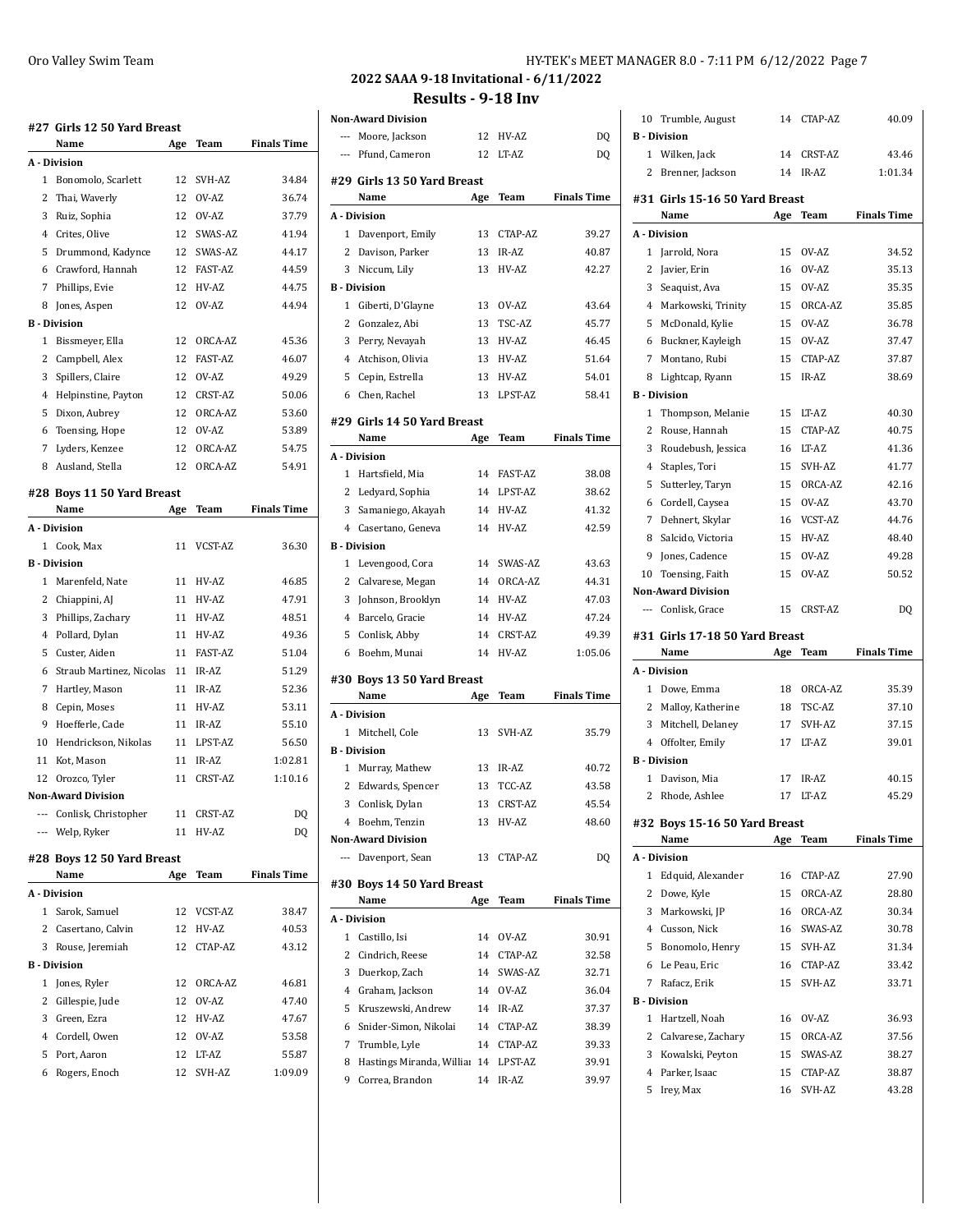| 6            | Lopez Gutierrez, Sergio 16 HV-AZ |     |                | 44.67              |
|--------------|----------------------------------|-----|----------------|--------------------|
|              | #32 Boys 17-18 50 Yard Breast    |     |                |                    |
|              | Name                             | Age | Team           | <b>Finals Time</b> |
|              | A - Division                     |     |                |                    |
| $\mathbf{1}$ | Dooling, Carter                  |     | 18 OV-AZ       | 27.35              |
| 2            | Tong, Brandon                    | 18  | SVH-AZ         | 29.36              |
|              | <b>B</b> - Division              |     |                |                    |
|              | 1 Witthoft, Blake                | 17  | SVH-AZ         | 35.10              |
| $\mathbf{2}$ | Kruszewski, Brenden              |     | 17 IR-AZ       | 36.19              |
|              | 3 Canez, Ben                     |     | 17 IR-AZ       | 37.05              |
|              | 4 Mulholland, Ryan               | 18  | SVH-AZ         | 40.94              |
|              | #33 Girls 9 50 Yard Free         |     |                |                    |
|              | Name                             | Age | Team           | <b>Finals Time</b> |
|              | A - Division                     |     |                |                    |
|              | 1 Obler, Kinzie                  | 9   | TCC-AZ         | 36.63              |
|              | 2 Callahan, Paige                | 9   | <b>FAST-AZ</b> | 36.66              |
|              | 3 Jones, Lavinia                 | 9   | IR-AZ          | 39.21              |
|              | 4 Benneyworth, Annabelle         | 9   | SVH-AZ         | 39.63              |
| 5            | Kellogg, Eliana                  |     | 9 ORCA-AZ      | 40.11              |
| 6            | Kester, Hadley                   | 9   | LPST-AZ        | 40.41              |
|              | <b>B</b> - Division              |     |                |                    |
| $\mathbf{1}$ | Zoucha, Abrielle                 | 9   | VCST-AZ        | 42.76              |
|              | 2 Edmiston, Sarah                |     | 9 OV-AZ        | 44.67              |
| 3            | Conner, Leah                     | 9   | SVH-AZ         | 44.99              |
|              | 4 Anderson, Juliet               | 9   | IR-AZ          | 45.45              |
| 5            | Heli, Elliette                   | 9   | CTAP-AZ        | 45.57              |
| 6            | Schaefer, Addison                | 9   | LPST-AZ        | 46.61              |
| 7            | Kot, McKenna                     | 9   | IR-AZ          | 47.61              |
| 8            | Mackelprang, June                | 9   | IR-AZ          | 49.11              |
| 9            | Thibault, Teagan                 | 9   | LPST-AZ        | 50.75              |
| 10           | Ferri, Victoria                  | 9   | IR-AZ          | 51.05              |
| 11           | Dubs, Quinn                      | 9   | OV-AZ          | 51.13              |
| 12           | Jones, Taz                       | 9   | OV-AZ          | 51.32              |
| 13           | Johnson, Avery                   |     | 9 HV-AZ        | 51.80              |
|              | 14 Diaz, Brooklynn               | 9   | SVH-AZ         | 53.10              |
|              | 15 Lu, Alicia                    | 9   | VCST-AZ        | 54.00              |
|              | 16 Rao, Lucy                     | 9   | TCC-AZ         | 55.42              |
| 17           | Gehner, Emily                    | 9   | <b>FAST-AZ</b> | 56.80              |
| 18           | McKracken, Sophia                | 9   | CTAP-AZ        | 57.37              |
|              | 19 Cepin, Esperanza              | 9   | HV-AZ          | 1:00.96            |
|              | 20 Jones, Cecilia                | 9   | FAST-AZ        | 1:04.67            |
| 21           | Shunk, Abby                      | 9   | OV-AZ          | 1:14.23            |
| 22           | Bennett, Madilynn                | 9   | FAST-AZ        | 1:23.74            |
|              | #33 Girls 10 50 Yard Free        |     |                |                    |
|              | Name                             | Age | Team           | <b>Finals Time</b> |
|              | A - Division                     |     |                |                    |
| 1            | Sarok, Esther                    | 10  | VCST-AZ        | 29.72              |
| 2            | Nussbaum, Ava                    |     | 10 FAST-AZ     | 31.34              |
| 3            | Richardson, Isabelle             |     | 10 FAST-AZ     | 33.15              |
|              | 4 Edquid, Brinley                |     | 10 CTAP-AZ     | 34.21              |
| 5            | Hess, Abby                       |     | 10 OV-AZ       | 34.23              |
| 6            | Benneyworth, Caroline            | 10  | SVH-AZ         | 36.36              |

| 7  | Novak, Elira            | 10  | CTAP-AZ        | 36.42              |
|----|-------------------------|-----|----------------|--------------------|
| 8  | Sanchez, Samantha       | 10  | OV-AZ          | 36.71              |
| 9  | Imig, Lucia             | 10  | CTAP-AZ        | 36.84              |
| 10 | Lightcap, Laine         | 10  | IR-AZ          | 38.48              |
|    | <b>B</b> - Division     |     |                |                    |
| 1  | Schwab, Talia           | 10  | SWAS-AZ        | 43.43              |
| 2  | Sierra, Lily            | 10  | ORCA-AZ        | 44.42              |
| *3 | Soukup, Leeloo          | 10  | FAST-AZ        | 45.22              |
| *3 | Nagao, June             | 10  | LPST-AZ        | 45.22              |
| 5  | Muratalieva, Sasha      | 10  | <b>FAST-AZ</b> | 45.46              |
| 6  | Dorn, Valentina         | 10  | OV-AZ          | 45.54              |
| 7  | Williams, Gigi          | 10  | SWAS-AZ        | 46.15              |
| 8  | Manske, Vivian          | 10  | ORCA-AZ        | 46.50              |
| 9  | Jones, Keyla            | 10  | ORCA-AZ        | 46.56              |
| 10 | Wilken, Abby            | 10  | CRST-AZ        | 46.79              |
| 11 | Sinclair, Lizzie        | 10  | ORCA-AZ        | 47.17              |
| 12 | Lyders, Adalyn          | 10  | ORCA-AZ        | 48.07              |
| 13 | Ford, Hannah            | 10  | FAST-AZ        | 48.30              |
| 14 | Dixon, Penelope         | 10  | ORCA-AZ        | 50.30              |
| 15 | Ruuska, Greta           | 10  | IR-AZ          | 50.45              |
| 16 | McNulty, Emma           | 10  | ORCA-AZ        | 52.78              |
|    |                         |     |                |                    |
|    | 17 Majalca, Camryn      | 10  | FAST-AZ        | 1:08.06            |
| 18 | Shearl, Makayla         | 10  | FAST-AZ        | 1:08.63            |
| 19 | Baba, Lily              | 10  | FAST-AZ        | 1:09.04            |
|    | #34 Boys 9 50 Yard Free |     |                |                    |
|    | Name                    | Age | Team           | <b>Finals Time</b> |
|    | A - Division            |     |                |                    |
|    | 1 McCarrell, Sam        | 9   | TCC-AZ         | 32.18              |
| 2  | Northway, Archer        | 9   | <b>FAST-AZ</b> | 33.21              |
| 3  | Carr, Samuel            | 9   | CTAP-AZ        | 33.33              |
| 4  | Saffer, Rudy            | 9   | LPST-AZ        | 33.83              |
| 5  | Grobe, Emmett           | 9   | CTAP-AZ        | 33.90              |
| 6  | Krummenacker, Khalif    | 9   | CTAP-AZ        | 35.49              |
| 7  | Castillo, Caden         | 9   | LPST-AZ        | 35.63              |
| 8  | Lu, Alexander           | 9   | VCST-AZ        | 37.26              |
| 9  | Paluv, Kristof          | 9   | LPST-AZ        | 37.92              |
| 10 | Edmonds, Taran          | 9   | TCC-AZ         | 39.35              |
| 11 | Hildenbrand, Cade       | 9   | ORCA-AZ        | 39.57              |
| 12 | Drummond, Kyler         | 9   | SWAS-AZ        | 39.68              |
| 13 | Edwards, Bryce          | 9   | TCC-AZ         | 40.28              |
|    | <b>B</b> - Division     |     |                |                    |
| 1  | Kupper, Logan           | 9   | LPST-AZ        | 43.64              |
| 2  | Smith, Colby            | 9   | CTAP-AZ        | 43.90              |
| 3  | Linneman, Charlie       | 9   | TCC-AZ         | 44.21              |
| 4  | Kippes, Carson          | 9   | HV-AZ          | 44.56              |
| 5  | Hart, Tyler             | 9   | OV-AZ          | 45.66              |
| 6  | Nash, Wyatt             | 9   | ORCA-AZ        | 46.65              |
| 7  | Johnsen, Brendan        | 9   | SWAS-AZ        | 47.65              |
| 8  | Ruggieri, Joey          | 9   | IR-AZ          | 49.20              |
| 9  | Starceski, Patrick      | 9   | SVH-AZ         | 49.57              |
| 10 | Gutenkunst, Carson      | 9   | CTAP-AZ        | 51.22              |
| 11 | Sherry, Sam             | 9   | LPST-AZ        | 52.51              |
| 12 | Lee, Jackson            | 9   | OV-AZ          | 52.69              |
| 13 | Armet, Alex             | 9   | CTAP-AZ        | 54.45              |
| 14 | Green, Niko             | 9   | HV-AZ          |                    |
| 15 | Riley, Levi             | 9   | CRST-AZ        | 54.92<br>55.26     |
|    |                         |     |                |                    |

| 16             | Janes, Ethan                      | 9   | ORCA-AZ        | 1:01.69            |
|----------------|-----------------------------------|-----|----------------|--------------------|
| 17             | Chiappini, Andrew                 | 9   | HV-AZ          | 1:07.57            |
|                | #34 Boys 10 50 Yard Free<br>Name  | Age | Team           | <b>Finals Time</b> |
|                | A - Division                      |     |                |                    |
|                | 1 Mencke, Reef                    | 10  | SVH-AZ         | 35.76              |
|                | 2 Ladrido, Cruz                   | 10  | SVH-AZ         | 36.98              |
|                | 3 White, Lennox                   | 10  | LT-AZ          | 39.86              |
| 4              | Barlow, Ben                       | 10  | HV-AZ          | 40.24              |
| 5              | Siemens, Levi                     | 10  | ORCA-AZ        | 40.99              |
|                | <b>B</b> - Division               |     |                |                    |
| 1              | Hao, Miles                        | 10  | LPST-AZ        | 41.81              |
| 2              | Rogers, Michael                   | 10  | SVH-AZ         | 42.23              |
| 3              | Silvain, Ethan                    | 10  | ORCA-AZ        | 43.14              |
| 4              |                                   |     | FAST-AZ        |                    |
|                | Ponce, Damien                     | 10  |                | 47.88              |
| 5              | Kowalski, Justin                  | 10  | SWAS-AZ        | 48.00              |
| 6              | Bissmeyer, Max                    | 10  | ORCA-AZ        | 52.51              |
| 7              | Duffy, Kyle                       | 10  | CRST-AZ        | 56.64              |
| 8              | Moyer, Ezra                       | 10  | CTAP-AZ        | 1:01.20            |
| 9              | Layman, Aizen                     | 10  | TSC-AZ         | 1:06.07            |
| 10             | Jones, Benjamin                   | 10  | FAST-AZ        | 1:07.29            |
|                | #35 Girls 11 50 Yard Free         |     |                |                    |
|                | Name                              | Age | Team           | <b>Finals Time</b> |
|                | A - Division                      |     |                |                    |
| 1              | Park, Alysa                       | 11  | <b>FAST-AZ</b> | 27.73              |
|                | 2 Dicamillo, Alina                | 11  | SWAS-AZ        | 28.71              |
|                | 3 Schwarz, Ree                    | 11  | SWAS-AZ        | 29.79              |
|                | 4 Romanoski, Anna                 | 11  | LPST-AZ        | 31.64              |
|                | 5 Kim, Yoolji                     | 11  | VCST-AZ        | 31.83              |
| 6              | Valenzuela, Adriana               | 11  | HV-AZ          | 32.72              |
| 7              | Ibarra, Lizeth                    | 11  | OV-AZ          | 34.60              |
|                | <b>B</b> - Division               |     |                |                    |
| $\mathbf{1}$   | Musil, Adeline                    | 11  | SVH-AZ         | 35.32              |
|                | 2 Sbarra, Margot                  | 11  | VCST-AZ        | 35.40              |
| 3              | Mackelprang, Faye                 | 11  | IR-AZ          | 36.06              |
| $\overline{4}$ | Snider-Simon, Nadyezdh: 11        |     | CTAP-AZ        | 37.68              |
| 5              | Anderson, Rachel                  | 11  | IR-AZ          | 38.58              |
|                | 6 Albin, Harper                   | 11  | IR-AZ          | 38.62              |
| 7              | Spillers, Cadence                 | 11  | OV-AZ          | 38.69              |
| 8              | Papanikolas, Rilyn                | 11  | IR-AZ          | 39.08              |
| 9              | Ley, Lauren                       | 11  | LPST-AZ        | 40.17              |
| 10             | Kellems, Jenysis                  | 11  | ORCA-AZ        | 41.02              |
| 11             | Duffy, Noelle                     | 11  | CRST-AZ        | 46.84              |
| 12             | Odenwald, Faida                   | 11  | IR-AZ          | 47.01              |
| 13             | Janis, Heidi                      | 11  | LT-AZ          | 47.41              |
| 14             | Bracamonte, Jazmyn                | 11  | <b>FAST-AZ</b> | 1:02.38            |
| 15             | Hart, Lily                        | 11  | OV-AZ          | 1:36.11            |
|                |                                   |     |                |                    |
|                | #35 Girls 12 50 Yard Free<br>Name | Age | Team           | <b>Finals Time</b> |
|                | A Division                        |     |                |                    |
| 1              | Thai, Waverly                     | 12  | OV-AZ          | 27.80              |
| 2              | Ruiz, Sophia                      | 12  | OV-AZ          | 28.79              |
| 3              | Carney, Maddie                    | 12  | FAST-AZ        | 29.06              |
| 4              | Jarrold, Lucy                     | 12  | OV-AZ          | 29.10              |
|                |                                   |     |                |                    |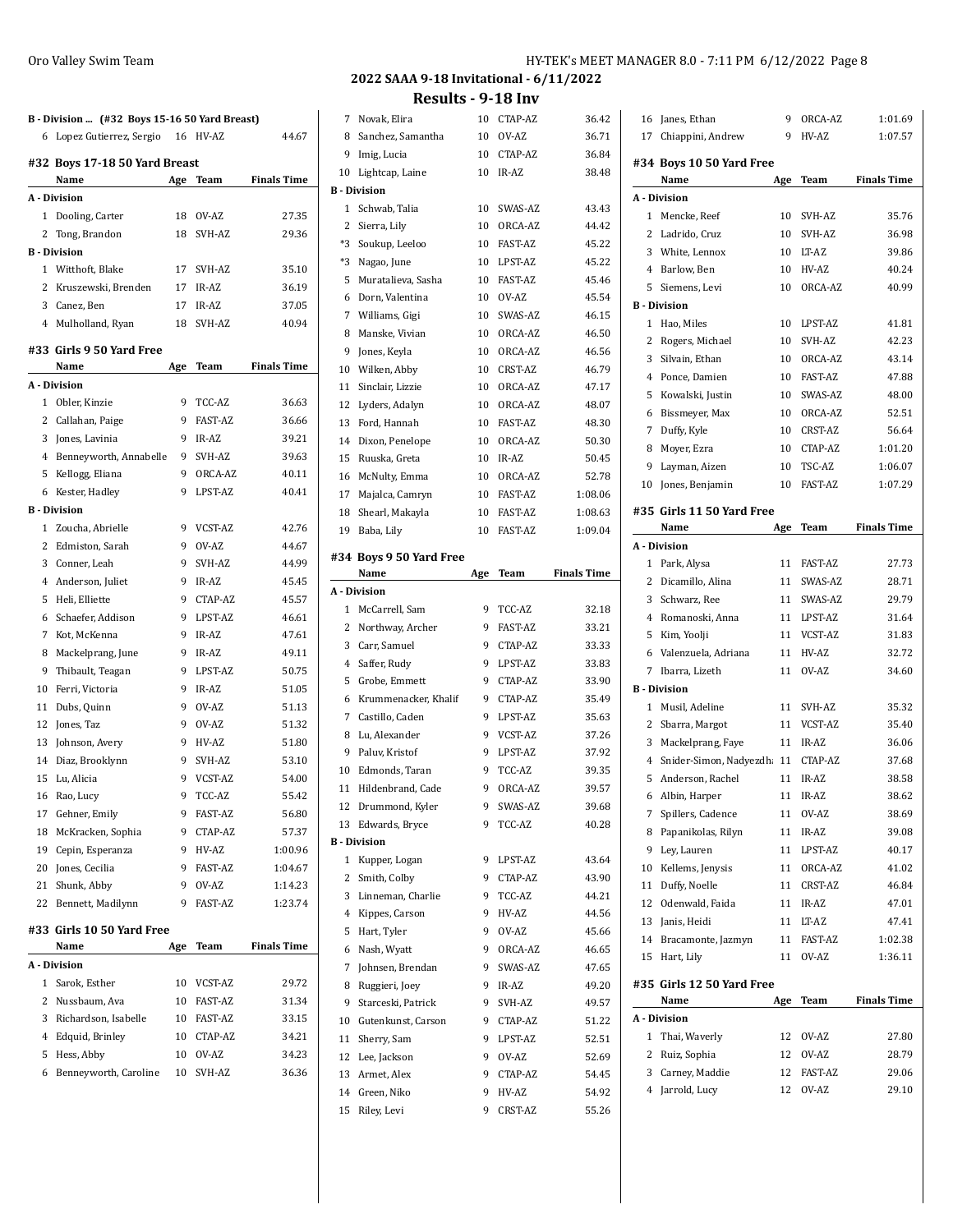## **A - Division ... (#35 Girls 12 50 Yard Free)**

|                          | $P1$ $P2$ $P3$ $P4$ $P5$ $P6$ $P7$ $P8$ $P9$ $P1$ $P1$ $P1$ $P1$ |     |            |                    |
|--------------------------|------------------------------------------------------------------|-----|------------|--------------------|
| 5                        | Drummond, Kadynce                                                |     | 12 SWAS-AZ | 29.79              |
| 6                        | Davidson, Leah                                                   | 12  | FAST-AZ    | 30.38              |
| 7                        | Reed, Catelyn                                                    |     | 12 CTAP-AZ | 30.39              |
| 8                        | Crites, Olive                                                    | 12  | SWAS-AZ    | 30.85              |
| 9                        | Marshall, Jemma                                                  | 12  | OV-AZ      | 30.86              |
| 10                       | Dubs, Kenley                                                     | 12  | OV-AZ      | 31.70              |
| 11                       | Campbell, Alex                                                   | 12  | FAST-AZ    | 32.55              |
| 12                       | Siemens, Kelly Jean                                              | 12  | ORCA-AZ    | 33.82              |
|                          | 13 Crawford, Hannah                                              | 12  | FAST-AZ    | 34.21              |
|                          | 14 Vail, Bella                                                   | 12  | OV-AZ      | 34.98              |
|                          | <b>B</b> - Division                                              |     |            |                    |
| 1                        | Daggett, Jilly                                                   | 12  | ORCA-AZ    | 35.30              |
| 2                        | Helpinstine, Payton                                              | 12  | CRST-AZ    | 35.38              |
| 3                        | Bissmeyer, Ella                                                  | 12  | ORCA-AZ    | 35.76              |
| 4                        | Spillers, Claire                                                 | 12  | OV-AZ      | 36.03              |
| 5                        | Sinclair, Abby                                                   | 12  | ORCA-AZ    | 36.45              |
| 6                        | Lyders, Kenzee                                                   | 12  | ORCA-AZ    | 36.91              |
| 7                        | Jones, Aspen                                                     | 12  | OV-AZ      |                    |
|                          |                                                                  |     |            | 37.07              |
| 8                        | Kowalski, Lauren                                                 | 12  | SWAS-AZ    | 38.03              |
| 9                        | Toensing, Hope                                                   | 12  | OV-AZ      | 38.49              |
| 10                       | Phillips, Evie                                                   | 12  | HV-AZ      | 38.67              |
| 11                       | Dixon, Aubrey                                                    | 12  | ORCA-AZ    | 39.42              |
|                          | 12 Gibbs, Finley                                                 |     | 12 OV-AZ   | 40.11              |
|                          | 13 Virnig, Kaitlyn                                               | 12  | TSC-AZ     | 41.33              |
|                          | 14 Ausland, Stella                                               | 12  | ORCA-AZ    | 42.29              |
|                          | #36 Boys 11 50 Yard Free                                         |     |            |                    |
|                          |                                                                  |     |            |                    |
|                          | Name                                                             |     | Team       | <b>Finals Time</b> |
|                          | A - Division                                                     | Age |            |                    |
|                          |                                                                  |     |            |                    |
| 2                        | 1 Wolert, Aleksander                                             | 11  | VCST-AZ    | 27.80              |
|                          | Schwarz, Nate                                                    | 11  | SWAS-AZ    | 31.04              |
| 3                        | Sakali, Sergius                                                  |     | 11 VCST-AZ | 33.27              |
| 4                        | Pollard, Dylan                                                   | 11  | HV-AZ      | 34.95              |
| 5                        | Custer, Aiden                                                    | 11  | FAST-AZ    | 35.06              |
| 6                        | Dinsmore, Luke                                                   |     | 11 SVH-AZ  | 35.14              |
| 7                        | Jacobsen, James                                                  | 11  | LPST-AZ    | 35.16              |
| 8                        | Straub Martinez, Nicolas                                         | 11  | IR-AZ      | 35.66              |
|                          | <b>B</b> - Division                                              |     |            |                    |
| $\mathbf{1}$             | Perry, Stefan                                                    | 11  | SVH-AZ     | 36.04              |
| 2                        | Welp, Ryker                                                      | 11  | HV-AZ      | 36.38              |
| 3                        | Miller, Turner                                                   | 11  | HV-AZ      | 37.02              |
| 4                        | Hoefferle, Cade                                                  | 11  | IR-AZ      | 37.82              |
| 5                        | Hollman, Keenan                                                  | 11  | OV-AZ      | 38.15              |
| 6                        | Cepin, Moses                                                     | 11  | HV-AZ      | 38.31              |
| 7                        | Kot, Mason                                                       | 11  | IR-AZ      | 40.69              |
| 8                        | Petersen, Ben                                                    | 11  | OV-AZ      | 40.74              |
| 9                        | Johnston, Bennett                                                | 11  | IR-AZ      | 42.60              |
| 10                       | Hendrickson, Nikolas                                             | 11  | LPST-AZ    | 44.20              |
| 11                       | Chiappini, AJ                                                    | 11  | HV-AZ      | 48.46              |
| 12                       | Marshall, Joshua                                                 | 11  | LPST-AZ    | 56.08              |
|                          | 13 Orozco, Tyler                                                 | 11  | CRST-AZ    | 58.92              |
|                          | 14 Conlisk, Christopher                                          | 11  | CRST-AZ    | 1:03.79            |
|                          | <b>Non-Award Division</b>                                        |     |            |                    |
| $\overline{\phantom{a}}$ | Phillips, Zachary                                                | 11  | HV-AZ      | DQ                 |

## **2022 SAAA 9-18 Invitational - 6/11/2022 Results - 9-18 Inv**

|              | #36 Boys 12 50 Yard Free  |     |            |                    |
|--------------|---------------------------|-----|------------|--------------------|
|              | Name                      | Age | Team       | <b>Finals Time</b> |
|              | A - Division              |     |            |                    |
| 1            | Sarok, Samuel             | 12  | VCST-AZ    | 27.52              |
| 2            | Casertano, Calvin         | 12  | HV-AZ      | 31.14              |
| 3            | Miller, Mac               | 12  | OV-AZ      | 31.89              |
| 4            | Hoefferle, Landon         | 12  | IR-AZ      | 32.78              |
| 5            | Pfund, Cameron            | 12  | LT-AZ      | 33.35              |
| 6            | Jones, Ryler              | 12  | ORCA-AZ    | 33.48              |
| 7            | Rouse, Jeremiah           | 12  | CTAP-AZ    | 34.38              |
|              | <b>B</b> - Division       |     |            |                    |
| 1            | Brown, Zachary            | 12  | OV-AZ      | 36.13              |
| 2            | Crawford, Clayton         | 12  | ORCA-AZ    | 38.17              |
| 3            | Ibarra, Aaron             | 12  | OV-AZ      | 40.19              |
| 4            | Moore, Jackson            | 12  | HV-AZ      | 40.33              |
| 5            | Port, Aaron               | 12  | LT-AZ      | 40.58              |
| 6            | Gillespie, Jude           | 12  | OV-AZ      | 42.13              |
| 7            | Cordell, Owen             | 12  | OV-AZ      | 44.76              |
| 8            | Rogers, Enoch             | 12  | SVH-AZ     | 49.99              |
|              |                           |     |            |                    |
|              | #37 Girls 13 50 Yard Free |     |            |                    |
|              | Name                      | Age | Team       | <b>Finals Time</b> |
|              | A - Division              |     |            |                    |
| 1            | Edquid, Reagan            | 13  | CTAP-AZ    | 25.49              |
| 2            | Carr, Vita                | 13  | CTAP-AZ    | 27.10              |
| 3            | Hadley, Megan             | 13  | IR-AZ      | 27.86              |
| 4            | Davis, Grace              | 13  | ORCA-AZ    | 28.79              |
| 5            | Davenport, Emily          | 13  | CTAP-AZ    | 28.93              |
| 6            | Cusson, Hadley            | 13  | SWAS-AZ    | 29.85              |
| 7            | Davis, Zoey               | 13  | OV-AZ      | 30.36              |
| 8            | Escalante, Sara           | 13  | SWAS-AZ    | 30.52              |
| 9            | Sutterley, Regan          | 13  | ORCA-AZ    | 31.01              |
| 10           | Marenfeld, Ava            | 13  | HV-AZ      | 31.02              |
| 11           | Nielsen, Emily            | 13  | SWAS-AZ    | 31.17              |
| 12           | Davison, Parker           | 13  | IR-AZ      | 31.37              |
| 13           | Giberti, D'Glayne         | 13  | OV-AZ      | 31.91              |
| 14           | Perry, Nevayah            | 13  | HV-AZ      | 32.28              |
| 15           | Gonzalez, Abi             | 13  | TSC-AZ     | 32.47              |
|              | <b>B</b> - Division       |     |            |                    |
|              | 1 Niccum, Lily            | 13  | HV-AZ      | 33.23              |
| 2            | Fellmeth, Emily           | 13  | ORCA-AZ    | 33.65              |
| 3            | Atchison, Olivia          | 13  | HV-AZ      | 36.00              |
|              | 4 Chen, Rachel            | 13  | LPST-AZ    | 36.65              |
| 5            | Cepin, Estrella           | 13  | HV-AZ      | 40.51              |
|              |                           |     |            |                    |
|              | #37 Girls 14 50 Yard Free |     |            |                    |
|              | Name                      | Age | Team       | <b>Finals Time</b> |
|              | A - Division              |     |            |                    |
| 1            | Miller, Abby              | 14  | SWAS-AZ    | 27.85              |
| 2            | Stagg, Madeline           | 14  | VCST-AZ    | 28.30              |
| 3            | Foley, Brianne            | 14  | TSC-AZ     | 29.14              |
| 4            | Ledyard, Sophia           | 14  | LPST-AZ    | 30.02              |
| 5            | Hartsfield, Mia           | 14  | FAST-AZ    | 30.14              |
| 6            | Calvarese, Megan          | 14  | ORCA-AZ    | 31.62              |
|              | <b>B</b> - Division       |     |            |                    |
| $\mathbf{1}$ | Reed, Madeleine           |     | 14 CTAP-AZ | 32.58              |

| 2              | Snyder, Lauren                   | 14  | IR-AZ    | 32.71              |  |  |
|----------------|----------------------------------|-----|----------|--------------------|--|--|
| 3              | Samaniego, Akayah                | 14  | HV-AZ    | 33.20              |  |  |
| 4              | Casertano, Geneva                | 14  | HV-AZ    | 34.19              |  |  |
| 5              | Johnson, Brooklyn                | 14  | HV-AZ    | 36.65              |  |  |
| 6              | Barcelo, Gracie                  | 14  | HV-AZ    | 37.33              |  |  |
| $7^{\circ}$    | Conlisk, Abby                    | 14  | CRST-AZ  | 39.43              |  |  |
| 8              | Boehm, Munai                     | 14  | HV-AZ    | 41.16              |  |  |
|                |                                  |     |          |                    |  |  |
|                | #38 Boys 13 50 Yard Free<br>Name | Age | Team     | <b>Finals Time</b> |  |  |
|                | A - Division                     |     |          |                    |  |  |
| 1              | Elsesser. Ariston                | 13  | SVH-AZ   | 26.53              |  |  |
|                | 2 Valasek, Eli                   | 13  | IR-AZ    | 28.52              |  |  |
|                | 3 Edwards, Spencer               | 13  | TCC-AZ   | 28.97              |  |  |
|                | 4 Mitchell, Cole                 | 13  | SVH-AZ   | 29.68              |  |  |
| 5              | Murray, Mathew                   | 13  | IR-AZ    | 29.80              |  |  |
|                | <b>B</b> - Division              |     |          |                    |  |  |
| 1              | Davenport, Sean                  | 13  | CTAP-AZ  | 33.75              |  |  |
| $\mathbf{2}$   | Conlisk, Dylan                   | 13  | CRST-AZ  | 37.96              |  |  |
| 3              | Boehm, Tenzin                    | 13  | HV-AZ    | 38.41              |  |  |
| $4^{\circ}$    | Crawford, Bentley                | 13  | ORCA-AZ  | 1:12.24            |  |  |
|                |                                  |     |          |                    |  |  |
|                | #38 Boys 14 50 Yard Free<br>Name | Age | Team     | <b>Finals Time</b> |  |  |
|                | A - Division                     |     |          |                    |  |  |
|                | 1 Castillo, Isi                  |     | 14 OV-AZ | 24.65              |  |  |
|                | 2 Duerkop, Zach                  | 14  | SWAS-AZ  | 25.38              |  |  |
| 3              | Cindrich, Reese                  | 14  | CTAP-AZ  | 25.51              |  |  |
| $^{4}$         | Le Peau, Corey                   | 14  | CTAP-AZ  | 25.92              |  |  |
| 5              | Cindrich, Levi                   | 14  | CTAP-AZ  | 27.24              |  |  |
| 6              | Correa, Brandon                  | 14  | IR-AZ    | 27.33              |  |  |
| 7              | Dinsmore, Nick                   | 14  | SVH-AZ   | 27.96              |  |  |
| 8              | Sanchez, Julian                  | 14  | OV-AZ    | 28.44              |  |  |
| 9              | Wilken, Jack                     | 14  | CRST-AZ  | 28.68              |  |  |
| 10             | Graham, Jackson                  | 14  | OV-AZ    | 29.22              |  |  |
| 11             | Hastings Miranda, Willia 14      |     | LPST-AZ  | 29.62              |  |  |
|                | 12 Trumble, August               | 14  | CTAP-AZ  | 29.81              |  |  |
|                | <b>B</b> - Division              |     |          |                    |  |  |
| 1              | Trumble, Lyle                    | 14  | CTAP-AZ  | 30.17              |  |  |
| 2              | Snider-Simon, Nikolai            | 14  | CTAP-AZ  | 31.33              |  |  |
| 3              | Kruszewski, Andrew               | 14  | IR-AZ    | 32.64              |  |  |
| $\overline{4}$ | Nighswander, Walker              | 14  | LPST-AZ  | 32.88              |  |  |
| 5              | Brenner, Jackson                 | 14  | IR-AZ    | 43.89              |  |  |
|                | <b>Non-Award Division</b>        |     |          |                    |  |  |
| $\overline{a}$ | Whetten, Cedric                  | 14  | SWAS-AZ  | DQ                 |  |  |
|                | #39 Girls 15-16 50 Yard Free     |     |          |                    |  |  |
|                | Name                             | Age | Team     | <b>Finals Time</b> |  |  |
|                | A - Division                     |     |          |                    |  |  |
| 1              | Miller, Amanda                   | 16  | SWAS-AZ  | 25.94              |  |  |
| 2              | McDonald, Kylie                  | 15  | OV-AZ    | 26.45              |  |  |
| 3              | Armstrong, Natalie               | 16  | SWAS-AZ  | 27.04              |  |  |
| $^{4}$         | Jarrold, Nora                    | 15  | OV-AZ    | 27.58              |  |  |
| 5              | Buckner, Kayleigh                | 15  | OV-AZ    | 27.70              |  |  |
| 6              | Javier, Erin                     | 16  | OV-AZ    | 27.73              |  |  |
| 7              | Manley, Laura                    | 16  | OV-AZ    | 27.77              |  |  |
|                |                                  |     |          |                    |  |  |